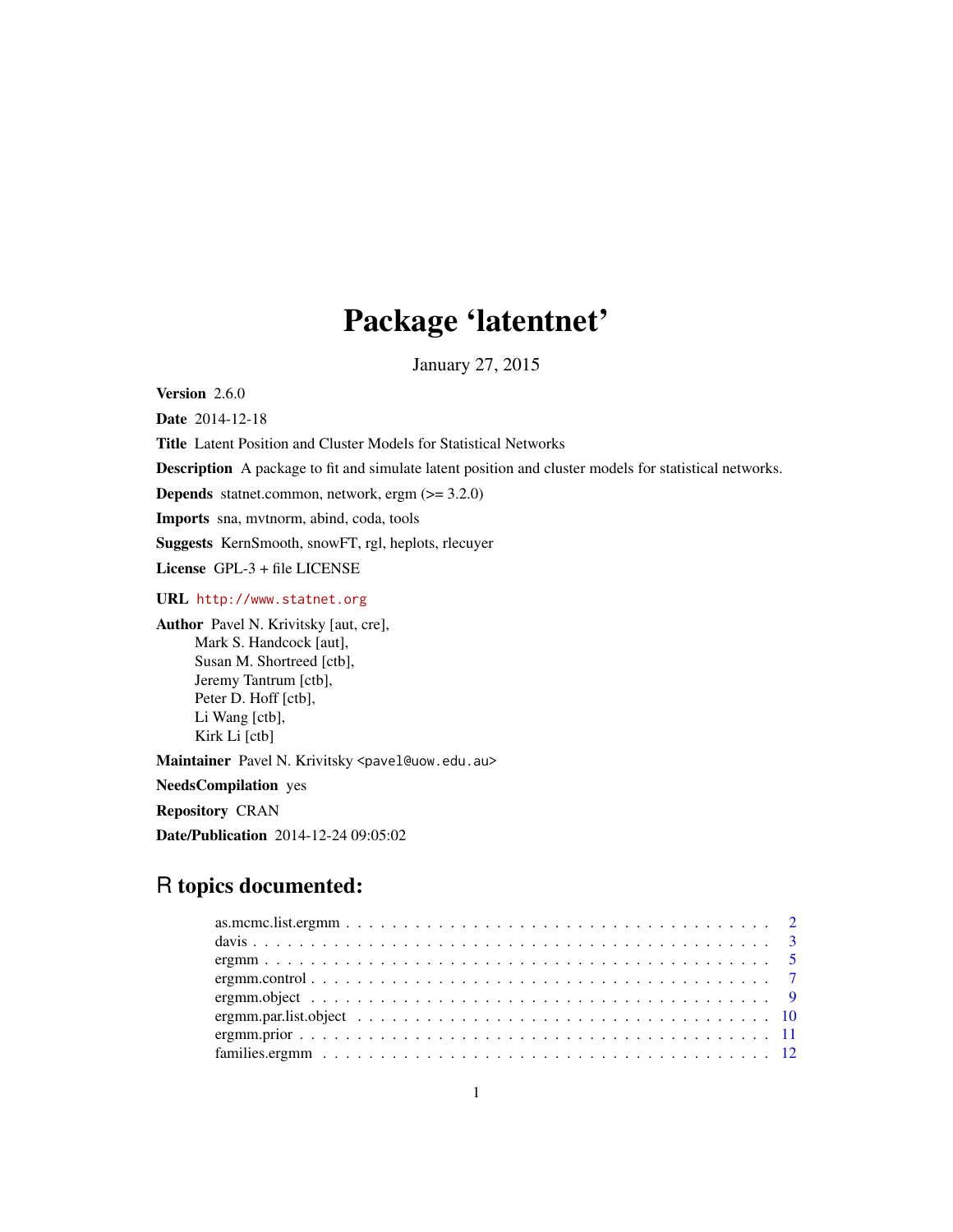#### <span id="page-1-0"></span>2 as.mcmc.list.ergmm

| Index | 33 |
|-------|----|

<span id="page-1-1"></span>as.mcmc.list.ergmm *Convert an ERGMM Object to an MCMC list object for Diagnostics.*

#### Description

Functions to extract a subset of MCMC-sampled variables from an object of class [ergmm](#page-8-1) and construct an mcmc. list object.

#### Usage

```
## S3 method for class 'ergmm'
as.mcmc(x, burnin = FALSE, which.vars = NULL, vertex.i = c(1), ...)
## S3 method for class 'ergmm'
as.mcmc.list(x, burnin = FALSE, which.vars = NULL, vertex.i = c(1), ...)
```
#### Arguments

| X          | An object of class ergmm.                                                                                                           |
|------------|-------------------------------------------------------------------------------------------------------------------------------------|
| burnin     | If TRUE, generates an mcmc. List object for the burnin (if stored) instead of the<br>main sampling run.                             |
| which.vars | A named list mapping variable names to the indices to include. If given, over-<br>rides the defaults and all arguments that follow. |
| vertex.i   | A numeric vector of vertices whose latent space coordinates and random effects<br>to include.                                       |
|            | Not used at this time.                                                                                                              |

#### Details

Unless which.vars is specified, the [mcmc.list](#page-0-0) returned also includes all of the covariate coefficients.

Regardless of whether the MCMC run was single- or multi-threaded, this function returns an [mcmc.list](#page-0-0), with a single thread, if necessary.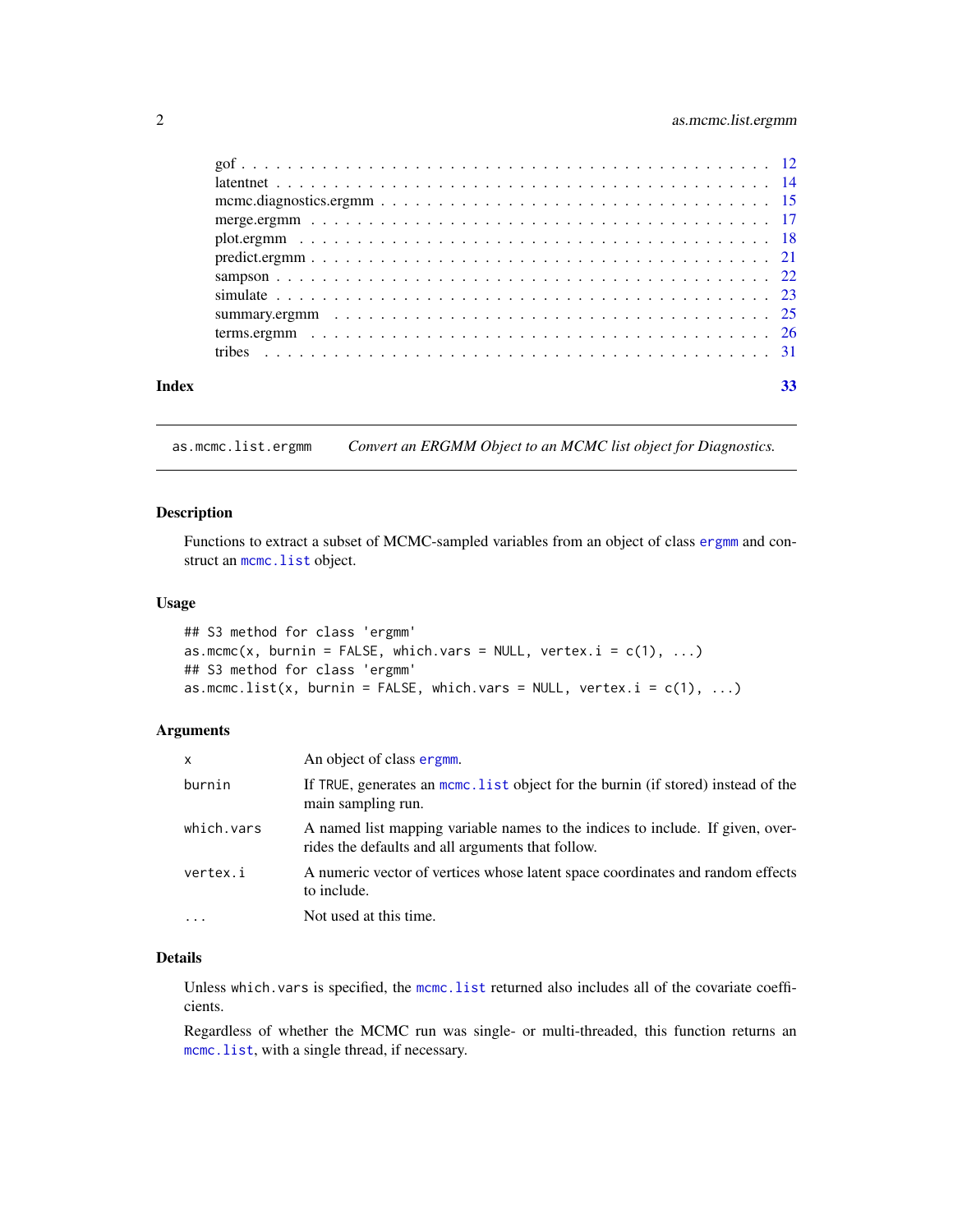<span id="page-2-0"></span>davis 3

#### Value

A [mcmc.list](#page-0-0) object with the sample of the selected subset of the variables.

#### See Also

[ergmm](#page-4-1), [mcmc.list](#page-0-0), [mcmc.diagnostics.ergmm](#page-14-1)

#### Examples

```
library(coda)
data(sampson)
monks.fit<-ergmm(samplike~euclidean(d=2,G=3))
monks.fit.mcmc<-as.mcmc.list(monks.fit)
plot(monks.fit.mcmc)
raftery.diag(monks.fit.mcmc)
```
davis *Southern Women Data Set (Davis) as a bipartite "network" object*

#### Description

This is a data set of 18 women observed over a nine-month period. During that period, various subsets of these women had met in a series of 14 informal social events. The data recored which women met for which events. The data is originally from Davis, Gardner and Gardner (1941) via UCINET and stored as a network object.

This documentation is taken from Freeman (2003) in his usual lucid description. See the reference to the paper below:

In the 1930s, five ethnographers, Allison Davis, Elizabeth Stubbs Davis, Burleigh B. Gardner, Mary R. Gardner and J. G. St. Clair Drake, collected data on stratification in Natchez, Mississippi (Warner, 1988, p. 93). They produced the book cited below [DGG] that reported a comparative study of social class in black and in white society. One element of this work involved examining the correspondence between people's social class levels and their patterns of informal interaction. DGG was concerned with the issue of how much the informal contacts made by individuals were established solely (or primarily) with others at approximately their own class levels. To address this question the authors collected data on social events and examined people's patterns of informal contacts.

In particular, they collected systematic data on the social activities of 18 women whom they observed over a nine-month period. During that period, various subsets of these women had met in a series of 14 informal social events. The participation of women in events was uncovered using "interviews, the records of participant observers, guest lists, and the newspapers" (DGG, p. 149). Homans (1950, p. 82), who presumably had been in touch with the research team, reported that the data reflect joint activities like, "a day's work behind the counter of a store, a meeting of a women's club, a church supper, a card party, a supper party, a meeting of the Parent-Teacher Association, etc."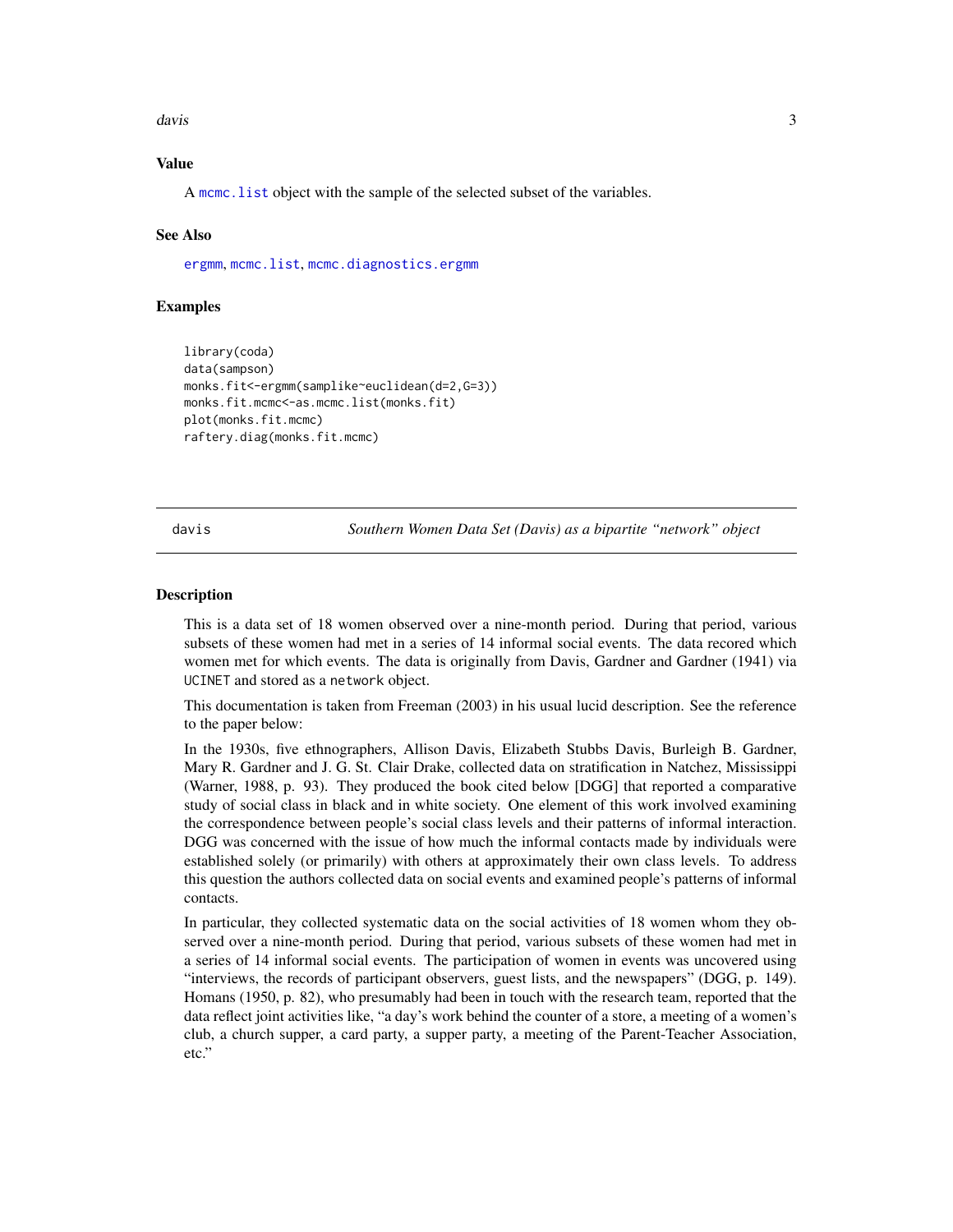This data set has several interesting properties. It is small and manageable. It embodies a relatively simple structural pattern, one in which, according to DGG, the women seemed to organize themselves into two more or less distinct groups. Moreover, they reported that the positions - core and peripheral - of the members of these groups could also be determined in terms of the ways in which different women had been involved in group activities. At the same time, the DGG data set is complicated enough that some of the details of its patterning are less than obvious. As Homans (1950, p. 84) put it, "The pattern is frayed at the edges." And, finally, this data set comes to us in a two-mode "woman by event" form. Thus, it provides an opportunity to explore methods designed for direct application to two-mode data. But at the same time, it can easily be transformed into two one-mode matrices (woman by woman or event by event) that can be examined using tools for one-mode analysis.

Because of these properties, this DGG data set has become something of a touchstone for comparing analytic methods in social network analysis. Davis, Gardner and Gardner presented an intuitive interpretation of the data, based in part on their ethnographic experience in the community. Then the DGG data set was picked up by Homans (1950) who provided an alternative intuitive interpretation. In 1972, Phillips and Conviser used an analytic tool, based on information theory, that provided a systematic way to reexamine the DGG data. Since then, this data set has been analyzed again and again. It reappears whenever any network analyst wants to explore the utility of some new tool for analyzing data.

#### Usage

data(davis)

#### Details

If the source of the data set does not specified otherwise, this data set is protected by the Creative Commons License <http://creativecommons.org/licenses/by-nc-nd/2.5/>.

When publishing results obtained using this data set the original authors should be cited. In addition this package should be cited as:

Mark S. Handcock, David Hunter, Carter T. Butts, Steven M. Goodreau, and Martina Morris. 2003 *statnet: An R package for the Statistical Modeling of Social Networks* [http://www.csde.](http://www.csde.washington.edu/statnet) [washington.edu/statnet](http://www.csde.washington.edu/statnet).

#### Source

Linton C. Freeman (2003). *Finding Social Groups: A Meta-Analysis of the Southern Women Data*, In Ronald Breiger, Kathleen Carley and Philippa Pattison, eds. Dynamic Social Network Modeling and Analysis. Washington: The National Academies Press.

#### References

Davis, A., Gardner, B. B. and M. R. Gardner (1941) *Deep South,* Chicago: The University of Chicago Press.

Linton C. Freeman (2003). *Finding Social Groups: A Meta-Analysis of the Southern Women Data*, In Ronald Breiger, Kathleen Carley and Philippa Pattison, eds. Dynamic Social Network Modeling and Analysis. Washington: The National Academies Press.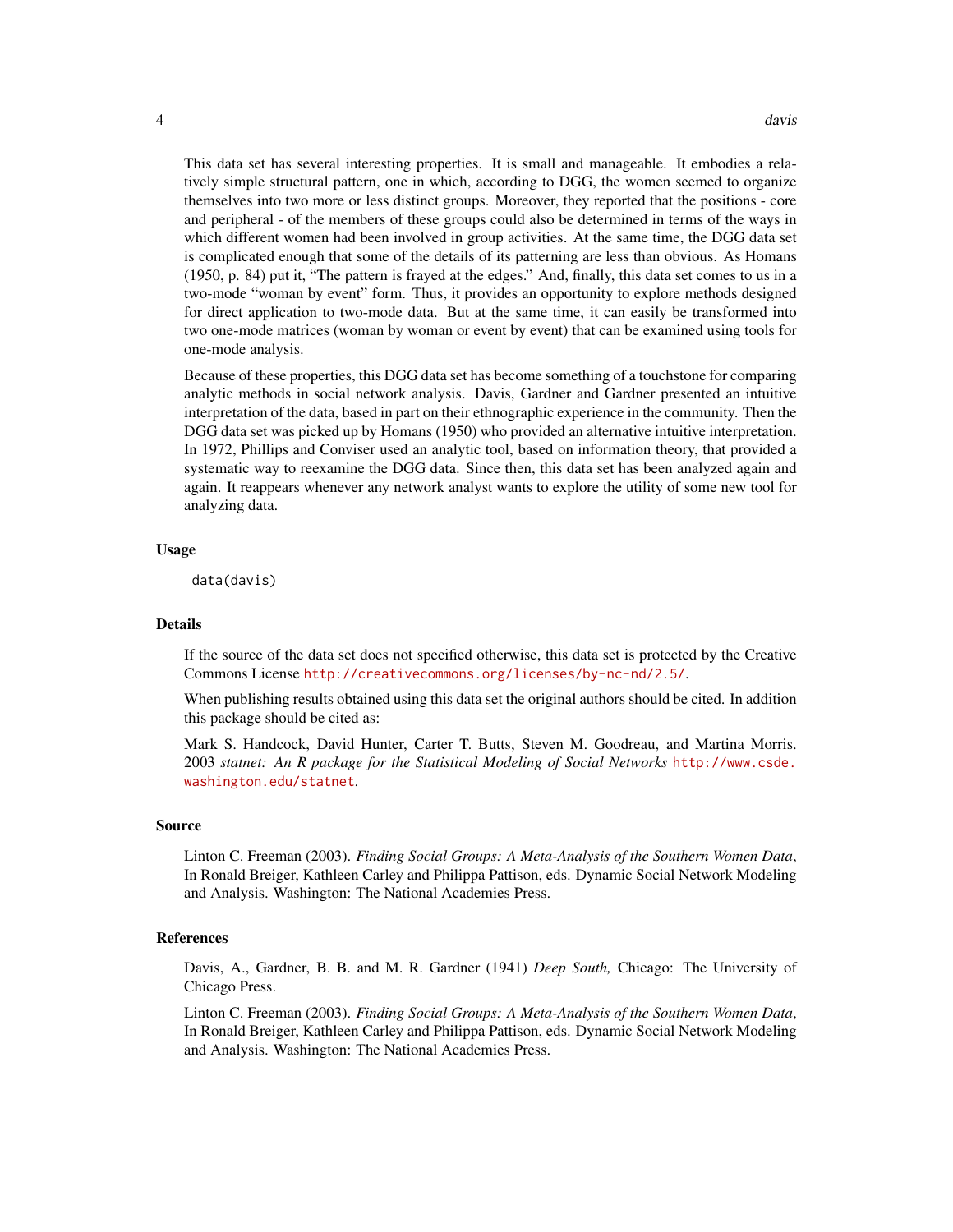#### <span id="page-4-0"></span>ergmm 5

#### See Also

statnet, network, ergm, ergm

#### Examples

```
data(davis)
# Fit a 2D 2-cluster fit and plot.
davis.fit<-ergmm(davis~euclidean(d=2,G=2)+rsociality)
plot(davis.fit,pie=TRUE,rand.eff="sociality")
```
<span id="page-4-1"></span>ergmm *Fit a Latent Space Random Graph Model*

#### Description

[ergmm](#page-4-1) is used to fit latent space and latent space cluster random network models, as described by Hoff, Raftery and Handcock (2002), Handcock, Raftery and Tantrum (2005), and Krivitsky, Handcock, Raftery, and Hoff (2009). [ergmm](#page-4-1) can return either a Bayesian model fit or the two-stage MLE.

#### Usage

```
ergmm(formula, response=NULL, family="Bernoulli",fam.par=NULL,
     control=ergmm.control(), user.start=list(), prior=ergmm.prior(),
     tofit=c("mcmc", "mkl", "mkl.mbc", "procrustes",
      "klswitch"), Z.ref=NULL, Z.K.ref=NULL, seed=NULL,
     verbose=FALSE)
```
#### Arguments

| formula  | An R formula object, of the form $g \sim$ <term 1=""> + <term 2=""> , where</term></term>                                                     |
|----------|-----------------------------------------------------------------------------------------------------------------------------------------------|
|          | g is a network object or a matrix that can be coerced to a network object, and                                                                |
|          | $\epsilon$ <term 1="">, <math>\epsilon</math> term 2&gt;, etc., are each terms for the model. See terms ergmm for</term>                      |
|          | the terms that can be fitted. To create a network object in R, use the network                                                                |
|          | function, then add nodal attributes to it using set. vertex. attribute if neces-                                                              |
|          | sary.                                                                                                                                         |
|          | Note that, as in $\text{Im}$ , the model will include an intercept term. This behavior can                                                    |
|          | be overridden by including a -1 or +0 term in the formula, and a $1$ (mean=, var=)<br>term can be used to set a prior different from default. |
| response | An optional edge attribute that serves as the response variable. By default, pres-<br>ence $(1)$ or absence $(0)$ of an edge in g is used.    |
| family   | A character vector specifying the conditional distribution of each edge value.<br>See families ergmm for the currently implemented families.  |
| fam.par  | For those families that require additional parameters, a list.                                                                                |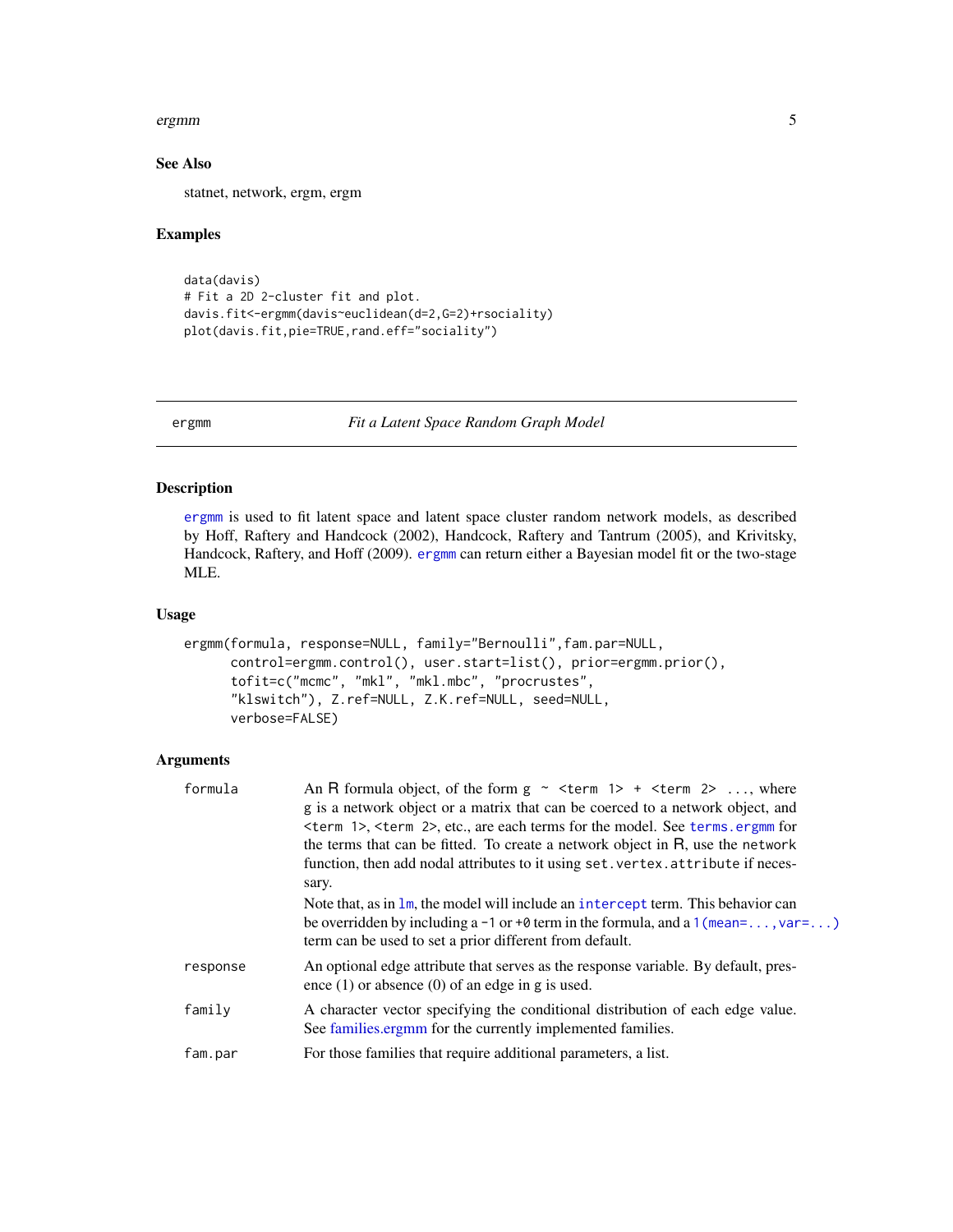<span id="page-5-0"></span>

| control    | The MCMC parameters that do not affect the posterior distribution such as the<br>sample size, the proposal variances, and tuning parameters, in the form of a<br>named list. See ergmm.control for more information and defaults.                                                                                                                                                                                                                                     |
|------------|-----------------------------------------------------------------------------------------------------------------------------------------------------------------------------------------------------------------------------------------------------------------------------------------------------------------------------------------------------------------------------------------------------------------------------------------------------------------------|
| user.start | An optional initial configuration parameters for MCMC in the form of a list.<br>By default, posterior mode conditioned on cluster assignments is used. It is<br>permitted to only supply some of the parameters of a configuration. If this is<br>done, the remaining paramters are fitted conditional on those supplied.                                                                                                                                             |
| prior      | The prior parameters for the model being fitted in the form of a named list. See<br>terms.ergmm for the names to use. If given, will override those given in the<br>formula terms, making it useful as a convenient way to store and reproduce a<br>prior distribution. The list or prior parameters can also be extracted from an<br>ERGMM fit object. See ergmm. prior for more information.                                                                        |
| tofit      | A character vector listing some subset of "pmode", "mcmc", "mkl", "mkl.mbc",<br>"mle","procrustes", and "klswitch", defaulting to all of the above, instructing<br>ergmm what should be returned as a part of the ERGMM fit object. Omiting can<br>be used to skip particular steps in the fitting process. If the requested procedure<br>or output depends on some other procedure or output not explictly listed, the<br>dependency will be resolved automatically. |
| Z.ref      | If given, used as a reference for Procrustes analysis.                                                                                                                                                                                                                                                                                                                                                                                                                |
| Z.K.ref    | If given, used as a reference for label-switching.                                                                                                                                                                                                                                                                                                                                                                                                                    |
| seed       | If supplied, random number seed.                                                                                                                                                                                                                                                                                                                                                                                                                                      |
| verbose    | If this is TRUE (or 1), causes information to be printed out about the progress<br>of the fitting, particularly initial value generation. Higher values lead to greater<br>verbosity.                                                                                                                                                                                                                                                                                 |

#### Value

[ergmm](#page-4-1) returns an object of class [ergmm](#page-8-1) containing the information about the posterior.

#### References

Mark S. Handcock, Adrian E. Raftery and Jeremy Tantrum (2002). *Model-Based Clustering for Social Networks.* Journal of the Royal Statistical Society: Series A, 170(2), 301-354.

Peter D. Hoff, Adrian E. Raftery and Mark S. Handcock (2002). *Latent space approaches to social network analysis.* Journal of the American Statistical Association, 97(460), 1090-1098.

Pavel N. Krivitsky, Mark S. Handcock, Adrian E. Raftery, and Peter D. Hoff (2009). *Representing degree distributions, clustering, and homophily in social networks with latent cluster random effects models*. Social Networks, 31(3), 204-213.

Pavel N. Krivitsky and Mark S. Handcock (2008). *Fitting Position Latent Cluster Models for Social Networks with* latentnet. Journal of Statistical Software, 24(5).

#### See Also

network, set.vertex.attributes, set.network.attributes, summary.ergmm, terms.ergmm, families.ergmm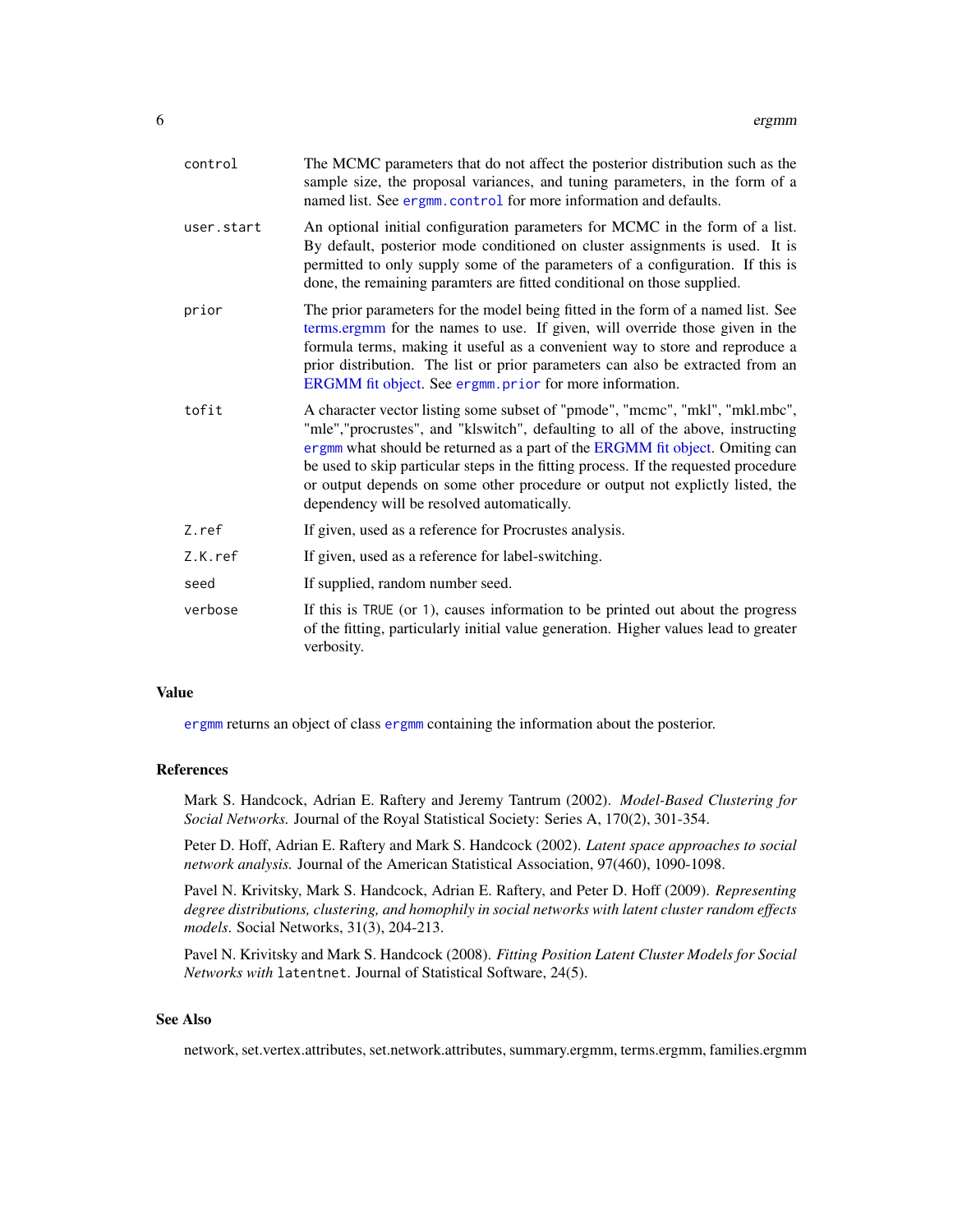#### <span id="page-6-0"></span>ergmm.control 7

#### Examples

```
#
# Use 'data(package = "latentnet")' to list the data sets in a
#
data(package="latentnet")
#
# Using Sampson's Monk data, lets fit a
# simple latent position model
#
data(sampson)
samp.fit <- ergmm(samplike ~ euclidean(d=2))
#
# See if we have convergence in the MCMC
mcmc.diagnostics(samp.fit)
#
# Plot the fit
#
plot(samp.fit)
#
# Using Sampson's Monk data, lets fit a latent clustering random effects model
#
samp.fit <- ergmm(samplike ~ euclidean(d=2, G=3)+rreceiver)
#
# See if we have convergence in the MCMC
mcmc.diagnostics(samp.fit)
#
# Plot the fit.
#
plot(samp.fit)
```
<span id="page-6-1"></span>ergmm.control *Auxiliary for Controlling ERGMM Fitting*

#### Description

Auxiliary function as user interface for ergmm fitting. Typically only used when calling ergmm. It is used to set parameters that affect the sampling but do not affect the posterior distribution.

#### Usage

```
control.ergmm(sample.size=4000,
              burnin=10000,
              interval=10,
              threads=1,
              kl.threads=1,
              mle.maxit=100,
              Z.delta=0.6,
```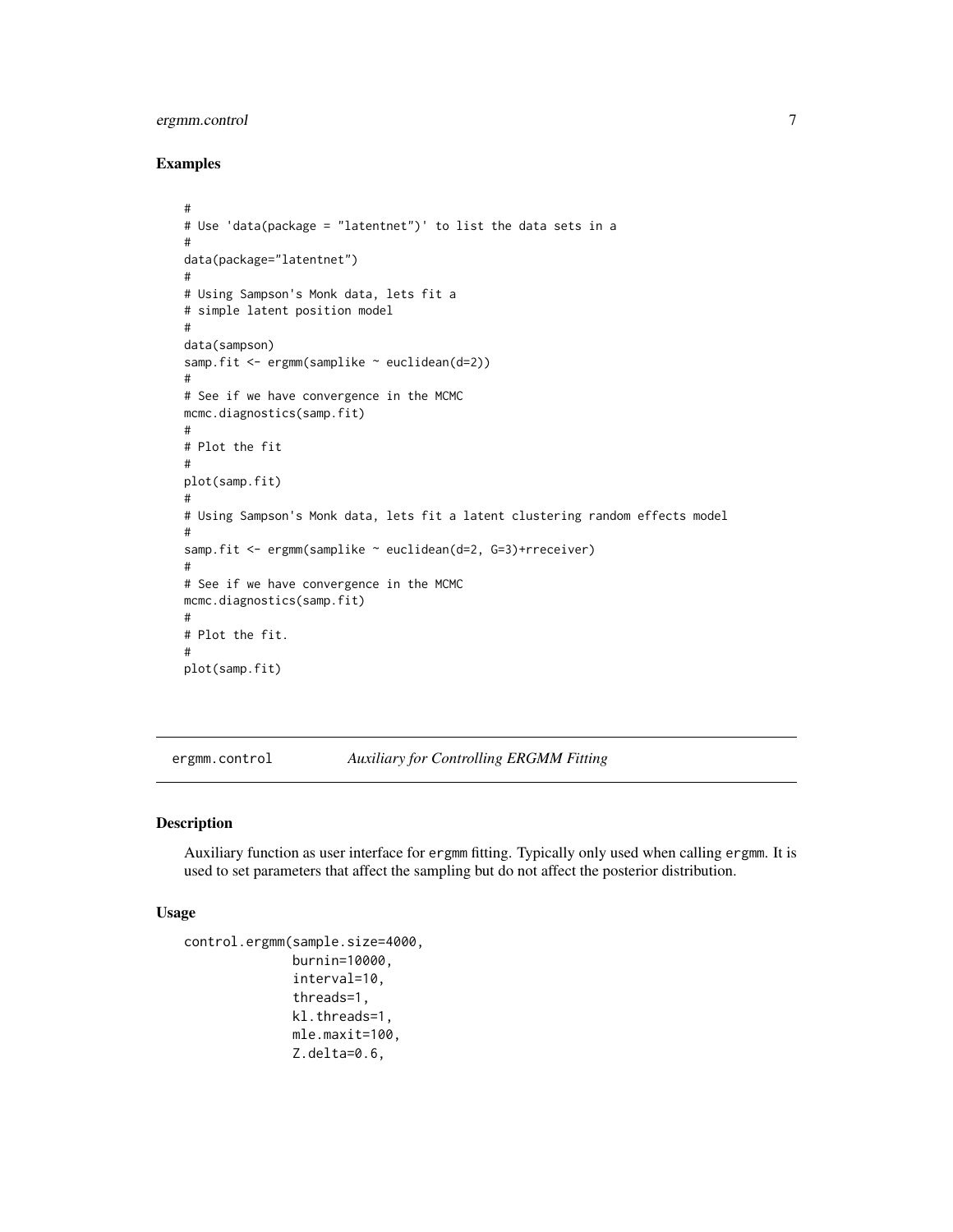```
RE.delta=0.6,
group.deltas=0.4,
pilot.runs=4,
pilot.factor=0.8,
pilot.discard.first=0.5,
target.acc.rate=0.234,
backoff.threshold=0.05,
backoff.factor=0.2,
accept.all=FALSE,
store.burnin=FALSE,
refine.user.start=TRUE)
```
#### Arguments

| sample.size         | The number of draws to be taken from the posterior distribution.                                                                                                                                                                                                                                                                                                                                                                                                                                                                                                                                                                                                                        |  |
|---------------------|-----------------------------------------------------------------------------------------------------------------------------------------------------------------------------------------------------------------------------------------------------------------------------------------------------------------------------------------------------------------------------------------------------------------------------------------------------------------------------------------------------------------------------------------------------------------------------------------------------------------------------------------------------------------------------------------|--|
| burnin              | The number of initial MCMC iterations to be discarded.                                                                                                                                                                                                                                                                                                                                                                                                                                                                                                                                                                                                                                  |  |
| interval            | The number of iterations between consecutive draws.                                                                                                                                                                                                                                                                                                                                                                                                                                                                                                                                                                                                                                     |  |
| threads             | The number of chains to run. If greater than 1, package snowFT is used to take<br>advantage of any multiprocessing or distributed computing capabilities that may<br>be available. Currently, only PVM (via rpvm) has been tested. Note, also, that<br>PVM daemon needs to be started before the package is loaded.                                                                                                                                                                                                                                                                                                                                                                     |  |
| kl.threads          | If greather than 1, uses an experimental parallelized label-switching algorithm.<br>This is not guaranteed to work.                                                                                                                                                                                                                                                                                                                                                                                                                                                                                                                                                                     |  |
| mle.maxit           | Maximum number of iterations for computing the starting values, posterior modes,<br>MLEs, MKL estimates, etc                                                                                                                                                                                                                                                                                                                                                                                                                                                                                                                                                                            |  |
| Z.delta             | Standard deviation of the proposal for the jump in the individual latent space<br>position, or its starting value for the tuner.                                                                                                                                                                                                                                                                                                                                                                                                                                                                                                                                                        |  |
| RE.delta            | Standard deviation of the proposal for the jump in the individual random effects<br>values, or its starting value for the tuner.                                                                                                                                                                                                                                                                                                                                                                                                                                                                                                                                                        |  |
| group.deltas        | A scalar, a vector, or a matrix of an appropriate size, giving the initial proposal<br>structure for the "group proposal" of a jump in covariate coefficients, scaling of<br>latent space positions, and a shift in random ffects. If a matrix of an appropriate<br>size is given, it is used as a matrix of coefficients for a correlated proposal. If a<br>vector is given, an independent proposal is used with the corresponding elements<br>being proposal standard deviations. If a scalar is given, it is used as a multiplier<br>for an initial heuristic for the proposal structure. It is usually best to leave this<br>argument alone and let the adaptive sampling be used. |  |
| pilot.runs          | Number of pilot runs into which to split the burn-in period. After each pilot<br>run, the proposal standard deviations and coefficients Z.delta, RE.delta, and<br>group. deltas are reevaluated. If set to 0, disables adaptive sampling, and only<br>makes a single burn-in run.                                                                                                                                                                                                                                                                                                                                                                                                       |  |
| pilot.factor        | Initial value for the factor by which the coefficients gotten by a Choletsky de-<br>composition of the pilot sample covariance matrix are multiplied.                                                                                                                                                                                                                                                                                                                                                                                                                                                                                                                                   |  |
| pilot.discard.first |                                                                                                                                                                                                                                                                                                                                                                                                                                                                                                                                                                                                                                                                                         |  |
|                     | Proportion of draws from the pilot run to discard for estimating acceptance rate<br>and group proposal covariance.                                                                                                                                                                                                                                                                                                                                                                                                                                                                                                                                                                      |  |
|                     |                                                                                                                                                                                                                                                                                                                                                                                                                                                                                                                                                                                                                                                                                         |  |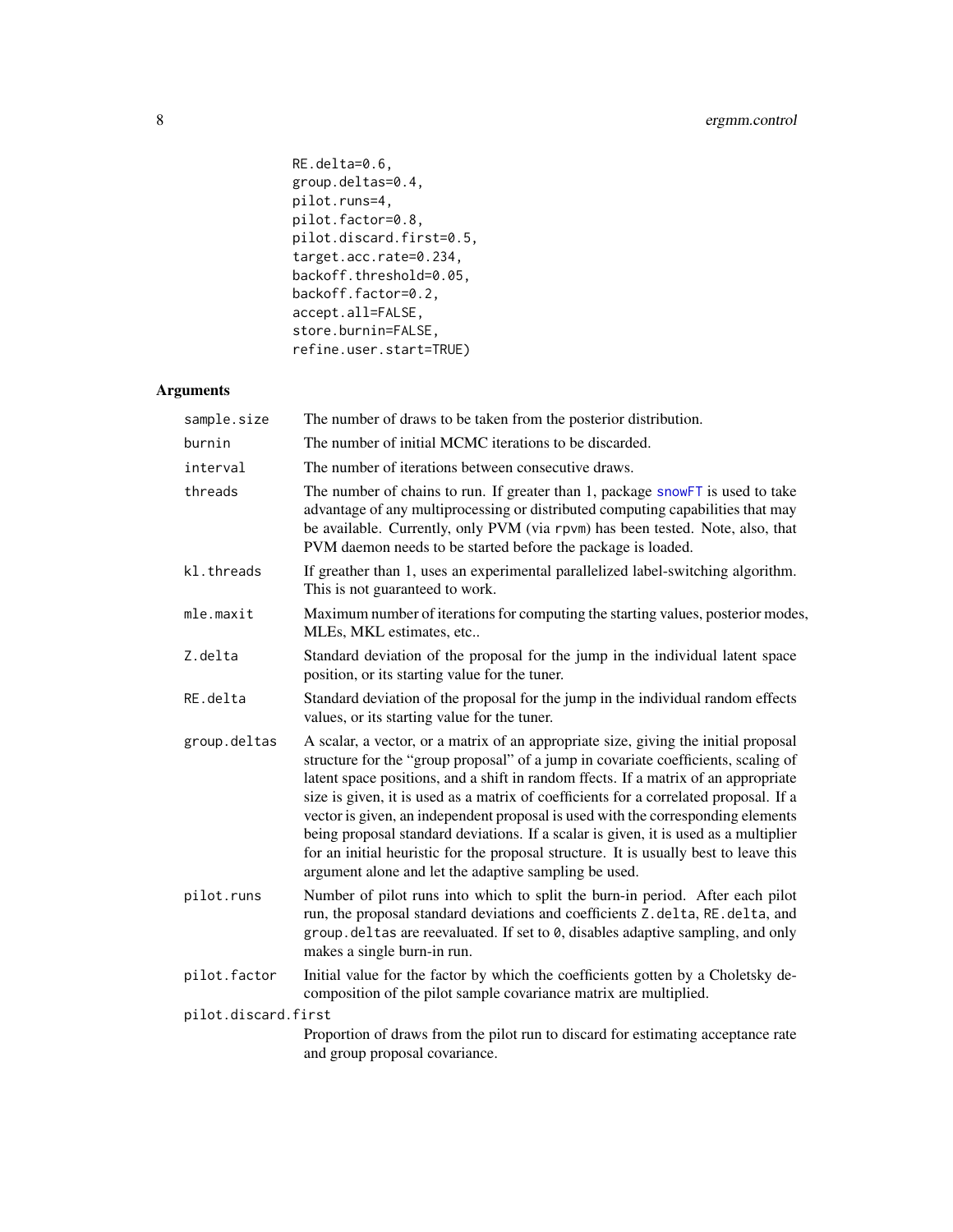#### <span id="page-8-0"></span>ergmm.object 9

| target.acc.rate   |                                                                                                                                                                                |  |
|-------------------|--------------------------------------------------------------------------------------------------------------------------------------------------------------------------------|--|
|                   | Taget acceptance rate for the proposals used. After a pilot run, the proposal<br>variances are adjusted upward if the acceptance rate is above this, and downward<br>if below. |  |
| backoff.threshold |                                                                                                                                                                                |  |
|                   | If a pilot run's acceptance rate is below this, redo it with drastically reduced<br>proposal standard deviation. Set to 0 to disable this behavior.                            |  |
|                   | backoff. factor Factor by which to multiply the relevant proposal standard deviation if its ac-<br>ceptance rate fell below the backoff threshold.                             |  |
| accept.all        | Forces all proposals to be accepted unconditionally. Use only in debugging<br>proposal distributions!                                                                          |  |
| store.burnin      | If TRUE, the samples from the burnin are also stored and returned, to be used in<br>MCMC diagnostics.                                                                          |  |
| refine.user.start |                                                                                                                                                                                |  |
|                   | If TRUE, the values passed to ergmm in the user . start argument can be updated<br>by the mode-finding algorithm.                                                              |  |

#### Value

A list with the arguments as components.

#### See Also

[ergmm](#page-4-1)

#### Examples

```
data(sampson)
## Shorter run than default.
samp.fit<-ergmm(samplike~euclidean(d=2,G=3)+rreceiver,
control=ergmm.control(burnin=1000,sample.size= 2000,interval=5))
```
<span id="page-8-1"></span>ergmm.object *Class of Fitted Exponential Random Graph Mixed Models*

#### Description

A class [ergmm](#page-8-1) to represent a fitted exponential random graph mixed model. The output of [ergmm](#page-4-1).

#### Details

There are methods [summary.ergmm](#page-24-1), print.ergmm, [plot.ergmm](#page-17-1), [predict.ergmm](#page-20-1), and [as.mcmc.list.ergmm](#page-1-1). The structure of ergmm is as follows:

sample An object of class [ergmm.par.list](#page-9-1) containing the MCMC sample from the posterior. If the run had multiple threads, their output is concatenated.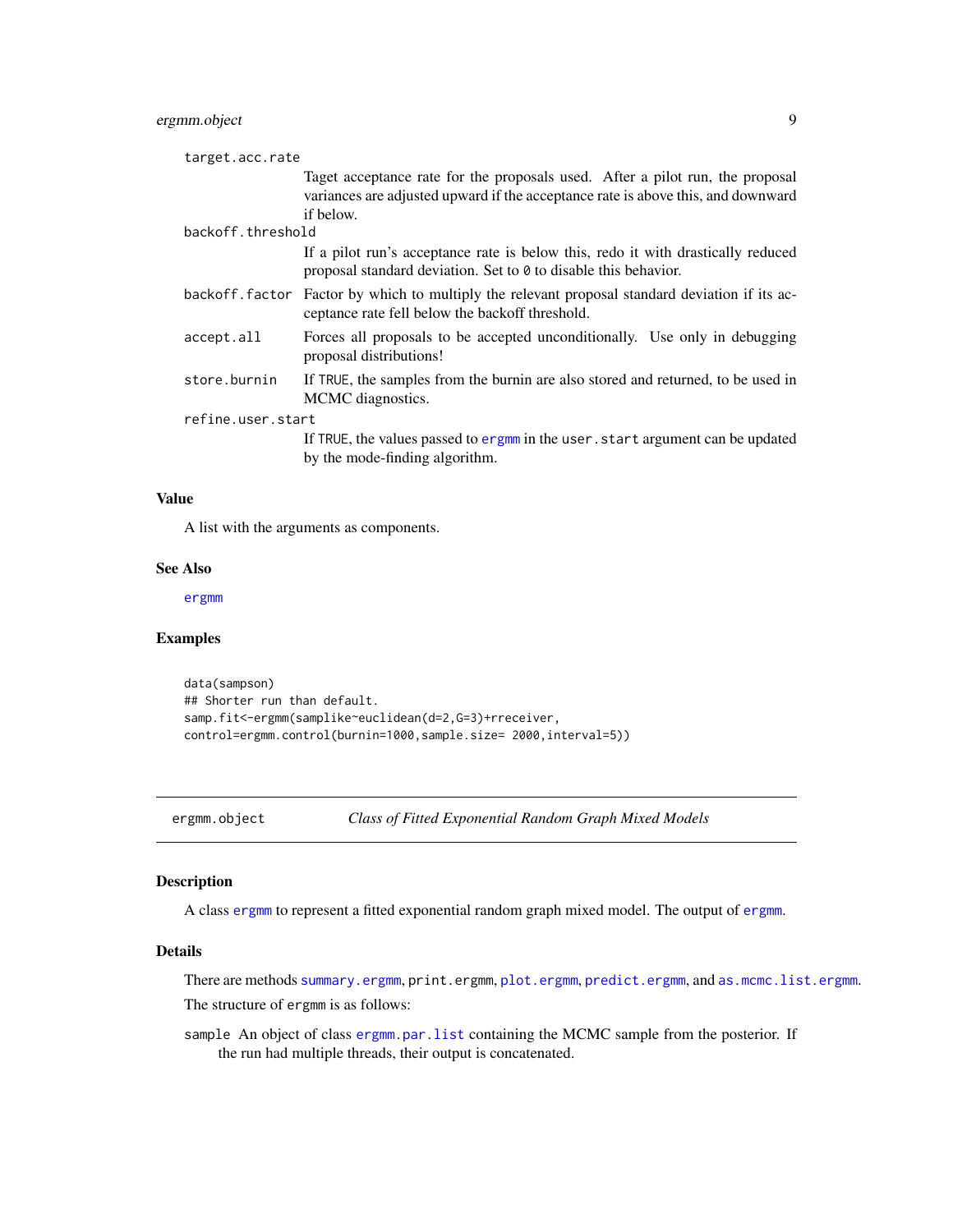- <span id="page-9-0"></span>mcmc.mle A list containing the parameter configuration of the highest-likelihood MCMC iteration.
- mcmc.pmode A list containing the parameter configuration of the highest-joint-density (conditional on cluster assignments) MCMC iteration.
- mkl A list containing the MKL estimate.
- model A list containing the model that was fitted.
- prior A list containing the information about the prior distribution used. It can be passed as parameter prior to [ergmm](#page-4-1) to reproduce the prior in a new fit.
- control A list containing the information about the model fit settings that do not affect the posterior distribution. It can be passed as parameter control to [ergmm](#page-4-1) to reproduce control parameters in a new fit.
- mle A list containing the MLE, conditioned on cluster assignments.
- pmode A list containing the posterior mode, conditioned on cluster assignments.
- burnin.start A list containing the starting value for the burnin.
- main.start A list (or a list of lists, for a multithreaded run) containing the starting value for the sampling.

#### See Also

[ergmm](#page-4-1), [summary.ergmm](#page-24-1), [plot.ergmm](#page-17-1), [predict.ergmm](#page-20-1), [as.mcmc.list.ergmm](#page-1-1)

<span id="page-9-1"></span>ergmm.par.list.object *A List of ERGMM Parameter Configuration*

#### **Description**

A class [ergmm.par.list](#page-9-1) to represent a series of parameter configurations for the same exponential random graph mixed model.

#### Details

[[ operator with a numeric or integer index returns a list with the the configuration with that index. [ operator given a numeric vector returns a ergmm.par.list object with the subset of configurations with the indices given.

The structure of ergmm.par.list is derived from named lists, with each entry having an additional dimension (always the first one), indexed by configuration. That is, scalars become vectors, vectors become matrixes with the original vectors in rows, and matrixes become 3-dimensional arrays, with the original matrixes indexed by their first dimension. See [terms.ergmm](#page-25-1) for comon elements of these configurations.

In some cases, such as when representing MCMC or optimization output, the object may also have some of the following elements:

mlp  $\log p(Y, Z, \beta, \mu, \sigma, \delta, \gamma, \sigma_{\delta}, \sigma_{\gamma}, |K)$ , the joint probability/density of network, the covariate coefficients, the latent space positions and parameters, and the random effects and their variances, conditional on cluster assignments.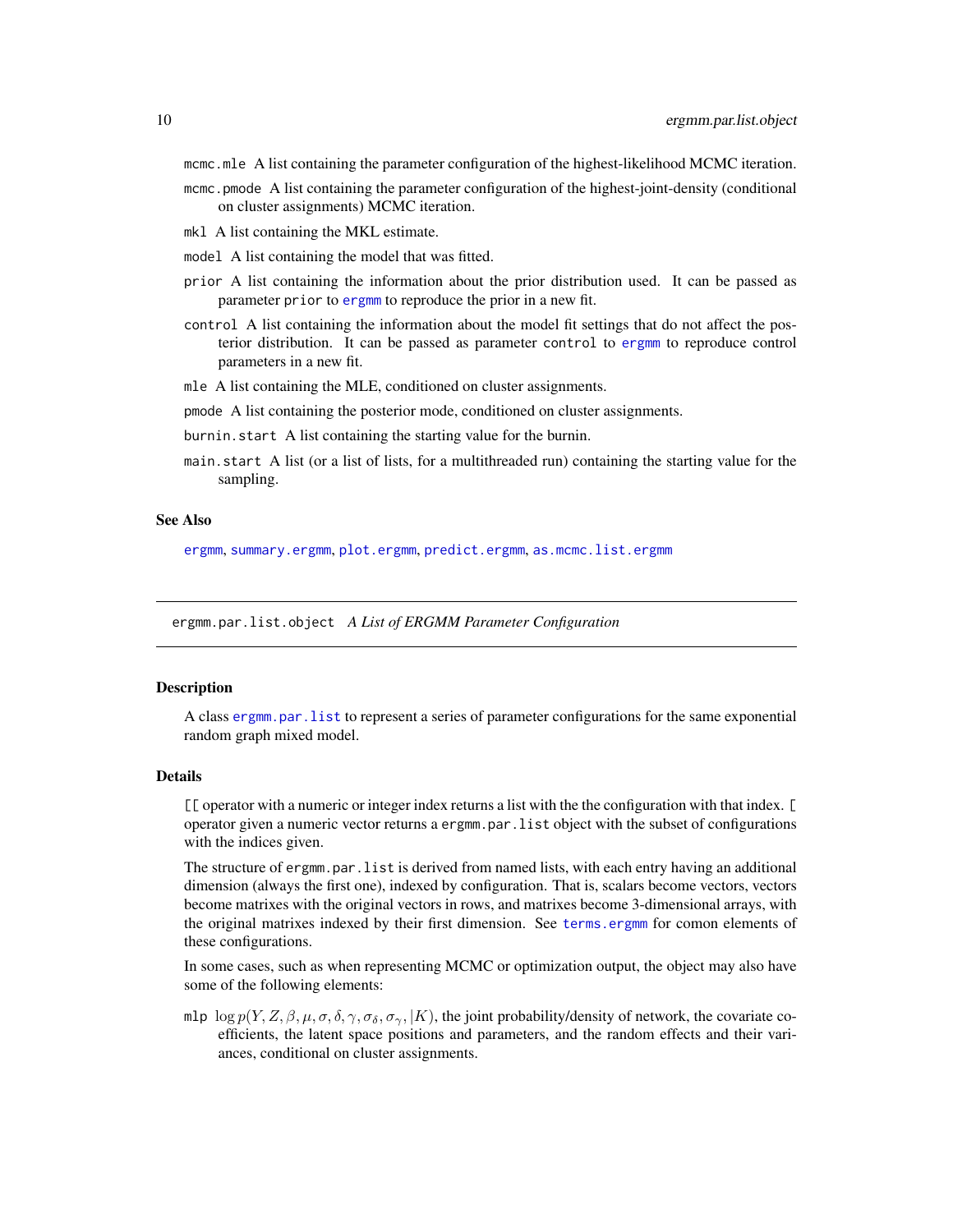#### <span id="page-10-0"></span>ergmm.prior 11

- lpY  $\log p(Y \mid \ldots)$ , depending on the model, the log-probability or log-density of the network conditional on all the parameters.
- lpZ  $\log p(Z|\mu, \sigma, K)$ , the log-density of latent space positions conditional on latent space or cluster parameters and cluster assignments.
- lpbeta  $\log p(\beta)$ , the prior log-density of the covariate coefficients.
- lpRE  $\log p(\delta, \gamma | \sigma_{\delta}, \sigma_{\gamma})$ , the log-density of all random effects, conditional on their respective variances.
- lpLV log  $p(\mu, \sigma)$ , the prior log-density of latent space or cluster parameters (but not that of the cluster assignments).

lpREV  $\log p(\sigma_{\delta}, \sigma_{\gamma})$ , the prior log-density of all random effect variances.

Z.rate Proportion of single-vertex proposals accepted over the preceding interval.

beta.rate Proportion of group proposals accepted over the preceding interval.

#### See Also

[ergmm](#page-4-1)

<span id="page-10-1"></span>ergmm.prior *Auxiliary for Setting the ERGMM Prior*

#### Description

Auxiliary function as user interface for [ergmm](#page-4-1) prior specification. Typically only used when calling [ergmm](#page-4-1). It is used to supply the parameters of the prior distribution of the model, to overwrite those specified in the model formula, and to supply miscellaneous prior parameters.

#### Usage

```
ergmm.prior(..., adjust.beta.var = TRUE)
```
#### Arguments

... Prior distribution parameters. See [terms.ergmm](#page-25-1) for more information.

adjust.beta.var

A shortcut: whether the prior variance for each covariate coefficient should be divided by the mean square of that covariate. This adjustment affects those variances specified in the formula or by default, but not those specified through the prior= argument.

#### Value

A list with the arguments as elements.

#### See Also

[ergmm](#page-4-1), [terms.ergmm](#page-25-1)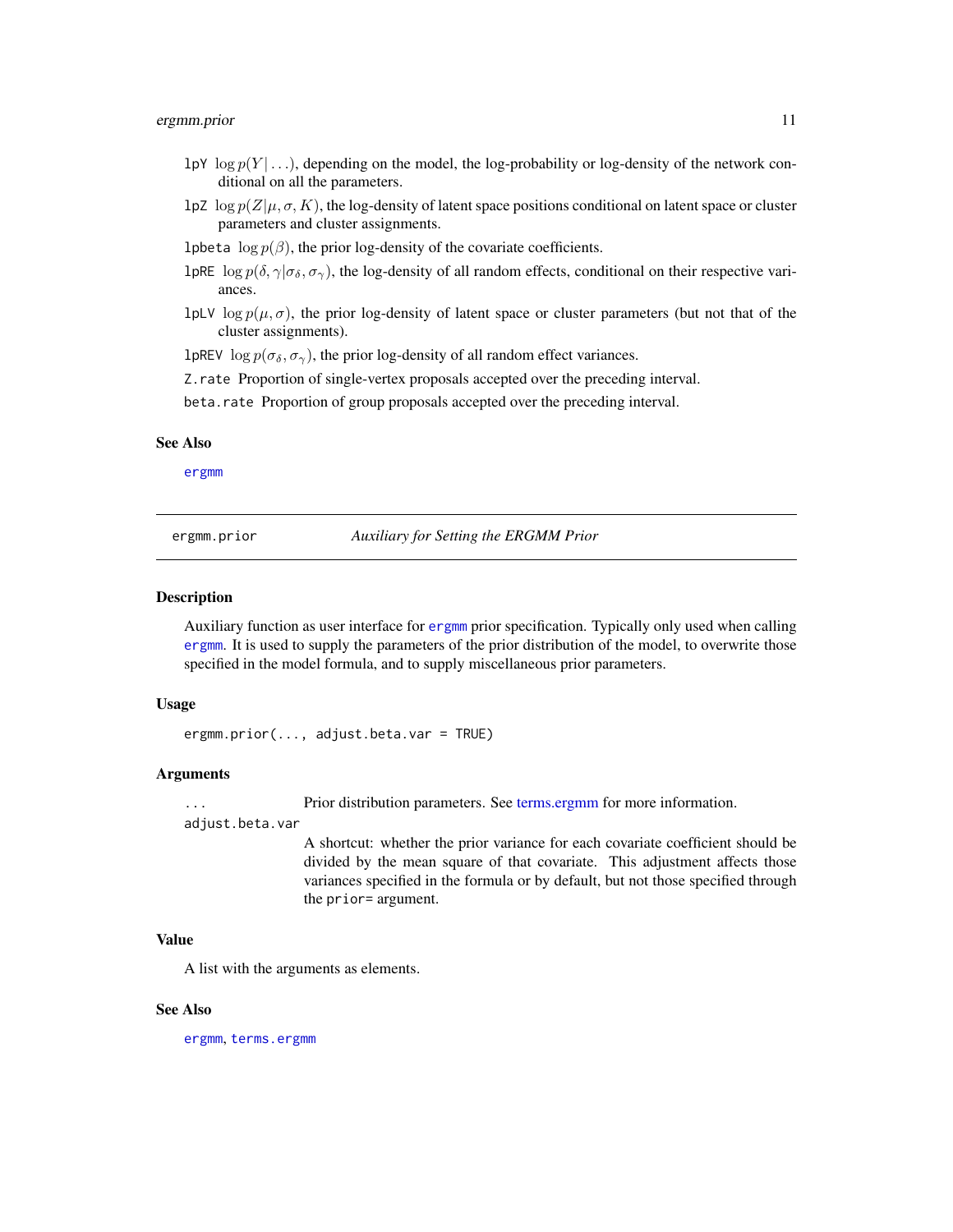<span id="page-11-1"></span><span id="page-11-0"></span>

#### Description

Family-link combinations supported by [ergmm](#page-4-1).

#### **Details**

Each supported family has a family of R functions, of the form  $pY.-, 1pY.-, EY.-, dlpY.$  deta.-, dlpY.ddispersion.-, lpYc.-, rsm.-, followed by the family's R name, for the respective family's R name, representing the family's likelihood, log-likelihood, expectation, derivative of loglikelihood with repect to the linear predictor, derivative of log-likelihood with respect to the dispersion parameter, log-normalizing-constant, and random sociomatrix generation functions.

On the C side, similar functions exist, but becuase of static typing, are also provided for "continuous" versions of those families. These should not be used on their own, but are used in estimating MKL positions from the posterior distribution.

#### Family-link combinations

| ID             | C name               | R name          | Type       | Family    | Link     |
|----------------|----------------------|-----------------|------------|-----------|----------|
| $\overline{1}$ | Bernoulli_logit      | Bernoulli.logit | Discrete   | Bernoulli | logit    |
| 2              | binomial_logit       | binomial.logit  | Discrete   | binomial  | logit    |
| 3              | Poisson_log          | Poisson.log     | Discrete   | Possion   | log      |
| 4              | Bernoulli_cont_logit | <b>NA</b>       | Continuous | Bernoulli | logit    |
| 5              | binomial_cont_logit  | NA.             | Continuous | binomial  | logit    |
| 6              | Poisson_cont_log     | <b>NA</b>       | Continuous | Possion   | log      |
| 7              | normal_identity      | normal.identity | Continuous | normal    | identity |

.link can be omited when not ambiguous. Some families require an appropriate fam.par argument to be supplied to [ergmm](#page-4-1):

binomial families a mandatory trials parameter for the number of trials (same for every dyad) whose success the response counts represent

normal a mandatory prior.var and prior.var.df parameter for the prior scale and degrees of freedom of the variance of the dyad values

<span id="page-11-2"></span>gof *Conduct Goodness-of-Fit Diagnostics on a Exponential Family Random Graph Mixed Model Fit*

#### <span id="page-11-3"></span>Description

[gof](#page-11-2) calculates p-values for geodesic distance, degree, and reachability summaries to diagnose the goodness-of-fit of exponential family random graph mixed models. See [ergmm](#page-4-1) for more information on these models.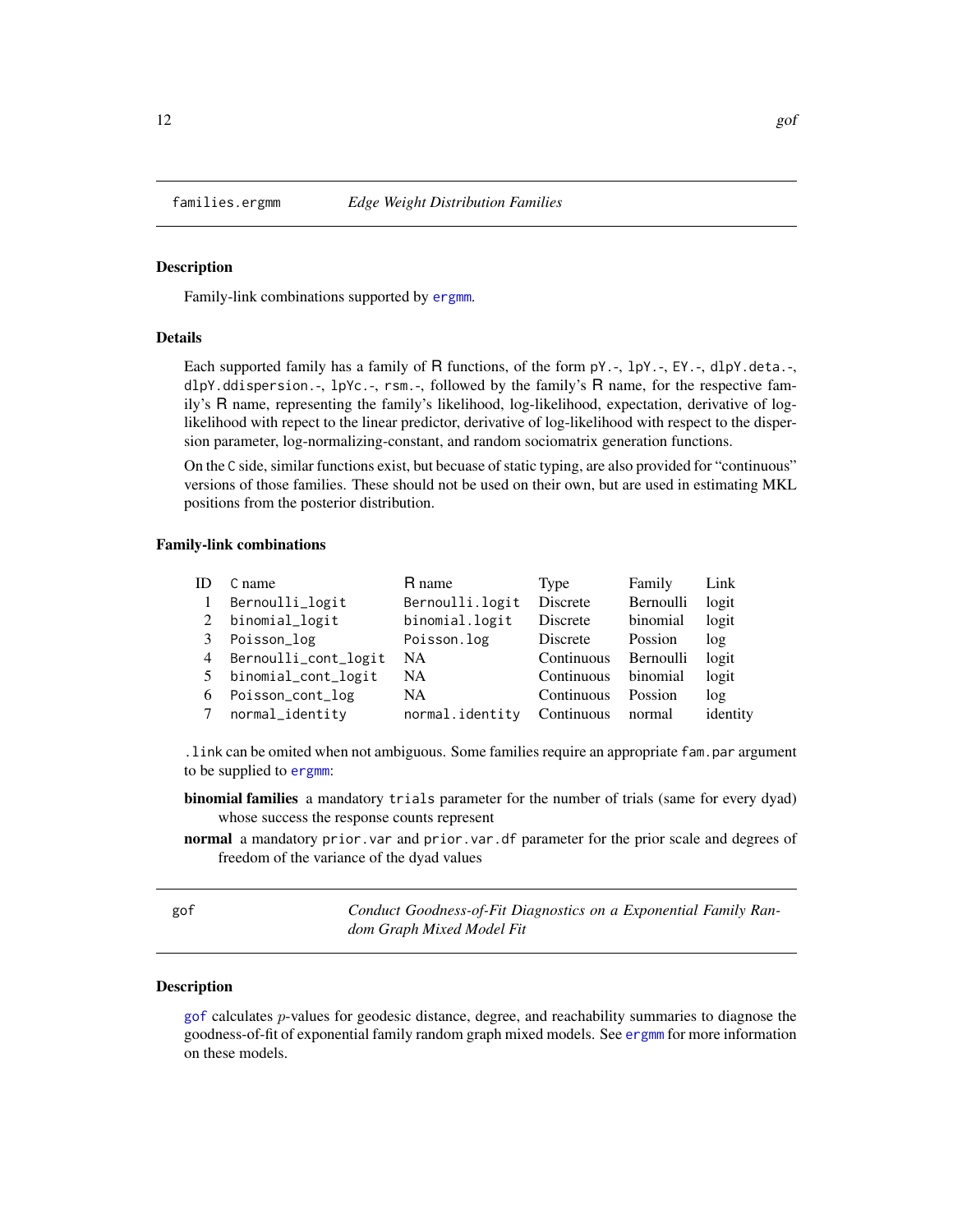<span id="page-12-0"></span>gof  $\qquad \qquad$  13

#### Usage

```
## S3 method for class 'ergmm'
gof(object, ...,
         nsim=100,
         GOF=~idegree+odegree+distance,
         verbose=FALSE)
```
#### Arguments

| object   | an ergmm object (returned by ergmm).                                                                                                                                                                                                                                                                                                                                                                                                                                                                     |
|----------|----------------------------------------------------------------------------------------------------------------------------------------------------------------------------------------------------------------------------------------------------------------------------------------------------------------------------------------------------------------------------------------------------------------------------------------------------------------------------------------------------------|
| nsim     | The number of simulations to use for the MCMC $p$ -values. This is the size of<br>the sample of graphs to be randomly drawn from the distribution specified by<br>the object on the set of all graphs.                                                                                                                                                                                                                                                                                                   |
| GOF      | formula; an R formula object, of the form $\sim$ <model terms=""> specifying the<br/>statistics to use to diagnosis the goodness-of-fit of the model. They do not need<br/>to be in the model formula specified in formula, and typically are not. Examples<br/>are the degree distribution ("degree"), minimum geodesic distances ("dist"), and<br/>shared partner distributions ("espartners" and "dspartners"). For the details on<br/>the possible <model terms="">, see ergm-terms.</model></model> |
| verbose  | Provide verbose information on the progress of the simulation.                                                                                                                                                                                                                                                                                                                                                                                                                                           |
| $\ddots$ | Additional arguments, to be passed to lower-level functions in the future.                                                                                                                                                                                                                                                                                                                                                                                                                               |

#### Details

A sample of graphs is randomly drawn from the posterior of the [ergmm](#page-4-1).

A plot of the summary measures is plotted. More information can be found by looking at the documentation of [ergm](#page-0-0).

#### Value

[gof](#page-11-2) and [gof.ergmm](#page-11-3) return an object of class gofobject. This is a list of the tables of statistics and p-values. This is typically plotted using [plot.gofobject](#page-0-0).

#### See Also

[ergmm](#page-4-1), [ergmm \(object\)](#page-8-1), [ergm](#page-0-0), network, [simulate.ergmm](#page-22-1), [plot.gofobject](#page-0-0)

#### Examples

```
#
data(sampson)
#
# test the gof.ergm function
#
samplike.fit <- ergmm(samplike ~ euclidean(d=2,G=3),
                      control=ergmm.control(burnin=1000,interval=5))
samplike.fit
```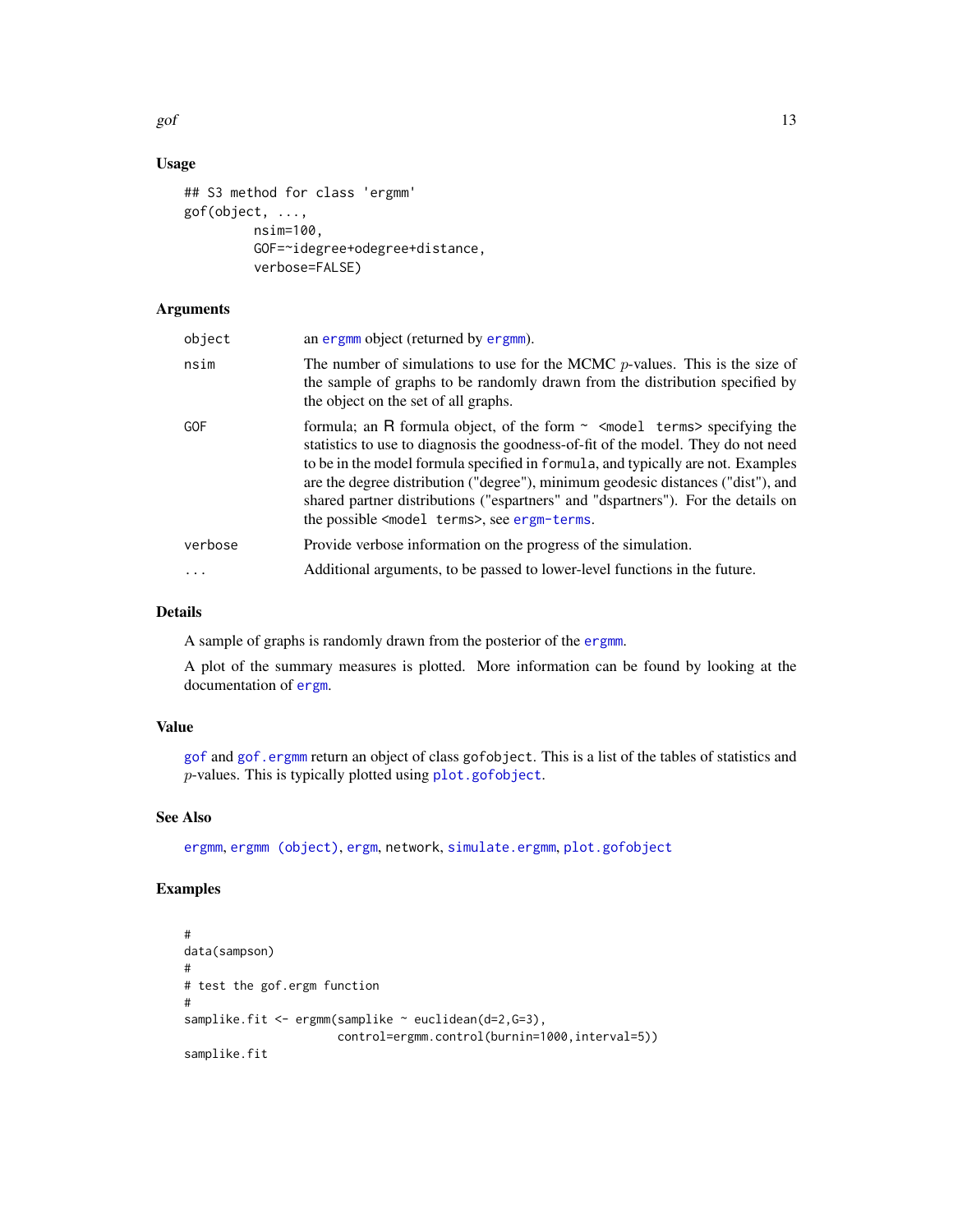<span id="page-13-0"></span>14 latentnet and the set of the set of the set of the set of the set of the set of the set of the set of the set of the set of the set of the set of the set of the set of the set of the set of the set of the set of the set

```
summary(samplike.fit)
#
# Plot the probabilities first
#
monks.gof <- gof(samplike.fit)
monks.gof
#
# Place all three on the same page
# with nice margins
#
par(mfrow=c(1,3))
par(oma=c(0.5,2,1,0.5))
#
plot(monks.gof)
#
# And now the odds
#
plot(monks.gof, plotlogodds=TRUE)
```
<span id="page-13-1"></span>

latentnet *Latent position and cluster models for networks*

#### Description

The package latentnet is used to fit latent cluster random effect models, where the probability of a network  $g$ , on a set of nodes is a product of dyad probabilities, each of which is a GLM with linear component  $\eta_{i,j} = \sum_{k=1}^p \beta_k X_{i,j,k} + d(Z_i, Z_j) + \delta_i + \gamma_j$ , where X is an array of dyad covariates,  $\beta$  is a vector of covariate coefficients,  $Z_i$  is the latent space position of node i,  $d(\cdot, \cdot)$  is a function of the two positions: either negative Euclidean  $(-||Z_i - Z_j||)$  or bilinear  $(Z_i \cdot Z_j)$ , and  $\delta$  and  $\gamma$ are vectors of sender and receiver effects. (Note that these are different from the eigenmodel of Hoff (2007) "Modeling homophily and stochastic equivalence in symmetric relational data", fit by package eigenmodel.)

The [ergmm](#page-4-1) specifies models via:  $g \sim$  <model terms> where g is a network object For the list of possible <model terms>, see [terms.ergmm.](#page-25-1) For the list of the possible dyad distribution families, see [families.ergmm.](#page-11-1)

#### Details

The arguments in the [ergmm](#page-4-1) function specific to latent variable models are ergmm.control. See the help page for [ergmm](#page-4-1) for the details.

The result of a latent variable model fit is an [ergmm](#page-4-1) object. Hence the [summary](#page-0-0), print, and plot functions apply to the fits. The [plot.ergmm](#page-17-1) function has many options specific to latent variable models.

See the help page for [plot.ergmm](#page-17-1) for the details.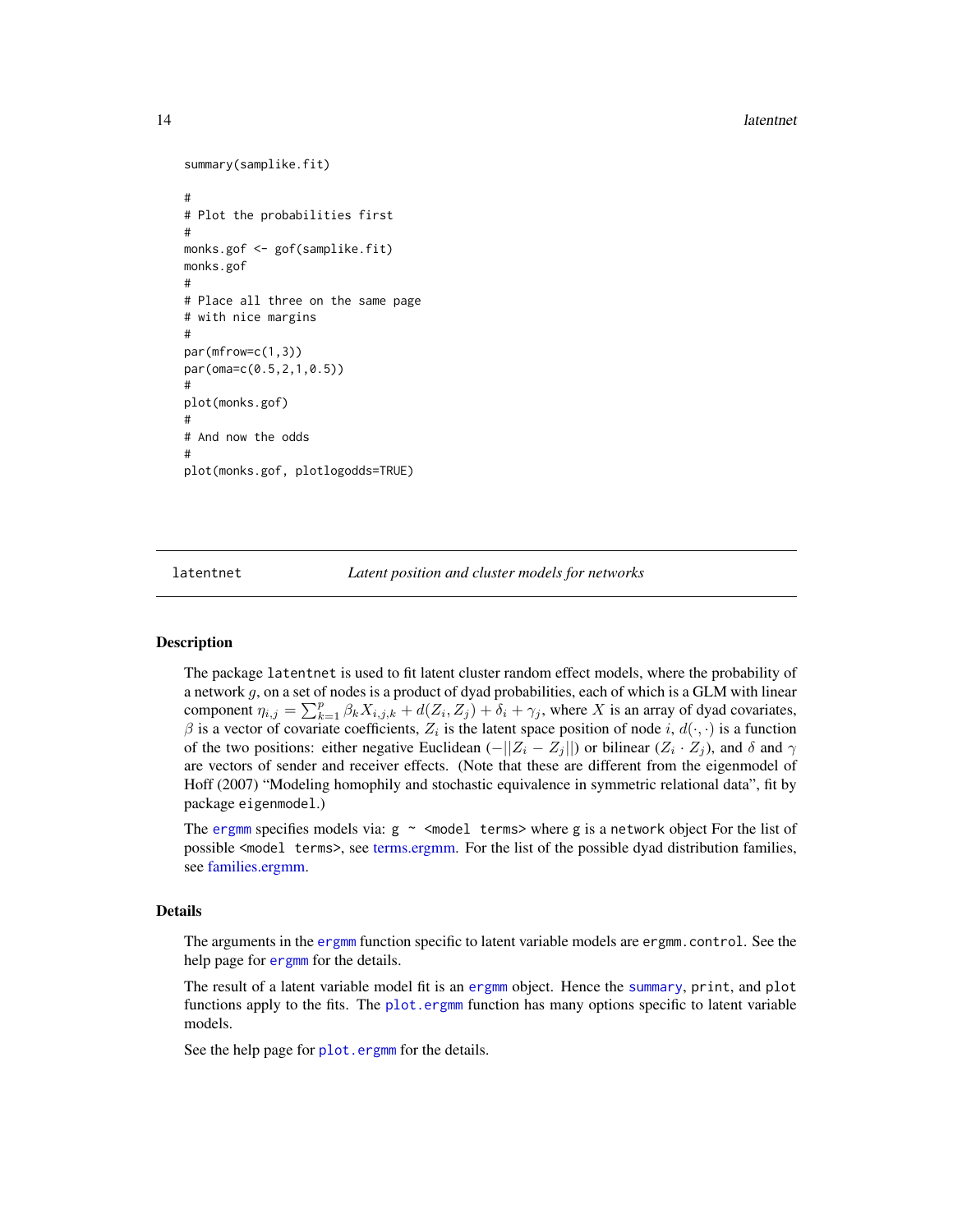#### <span id="page-14-0"></span>Value

[ergmm](#page-4-1) returns an object of class 'ergmm' that is a list.

#### References

Mark S. Handcock, Adrian E. Raftery and Jeremy Tantrum (2007). *Model-Based Clustering for Social Networks*. Journal of the Royal Statistical Society: Series A (Statistics in Society), 170(2), 301-354.

Peter D. Hoff (2005). *Bilinear Mixed Effects Models for Dyadic Data*. Journal of the American Statistical Association, 100(469), 286-295.

Peter D. Hoff, Adrian E. Raftery and Mark S. Handcock (2002). *Latent space approaches to social network analysis*. Journal of the American Statistical Association, 97(460), 1090-1098.

Pavel N. Krivitsky, Mark S. Handcock, Adrian E. Raftery, and Peter D. Hoff (2009). *Representing degree distributions, clustering, and homophily in social networks with latent cluster random effects models*. Social Networks, 31(3), 204-213.

Pavel N. Krivitsky and Mark S. Handcock (2008). *Fitting Position Latent Cluster Models for Social Networks with* latentnet. Journal of Statistical Software, 24(5).

Susan M. Shortreed, Mark S. Handcock, and Peter D. Hoff (2006). *Positional Estimation within the Latent Space Model for Networks*. Methodology, 2(1), 24-33.

#### See Also

[ergmm](#page-4-1), [terms.ergmm](#page-25-1)

<span id="page-14-1"></span>mcmc.diagnostics.ergmm

*Conduct MCMC diagnostics on an ERGMM fit*

#### **Description**

This function creates simple diagnostic plots for the MCMC sampled statistics produced from a fit. It also prints the Raftery-Lewis diagnostics, indicates if they are sufficient, and suggests the run length required.

#### Usage

```
## S3 method for class 'ergmm'
mcmc.diagnostics(object,which.diags=c("cor","acf","trace","raftery"),
                                 burnin=FALSE,
                                 which.vars=NULL,
                                 vertex.i=c(1),...
```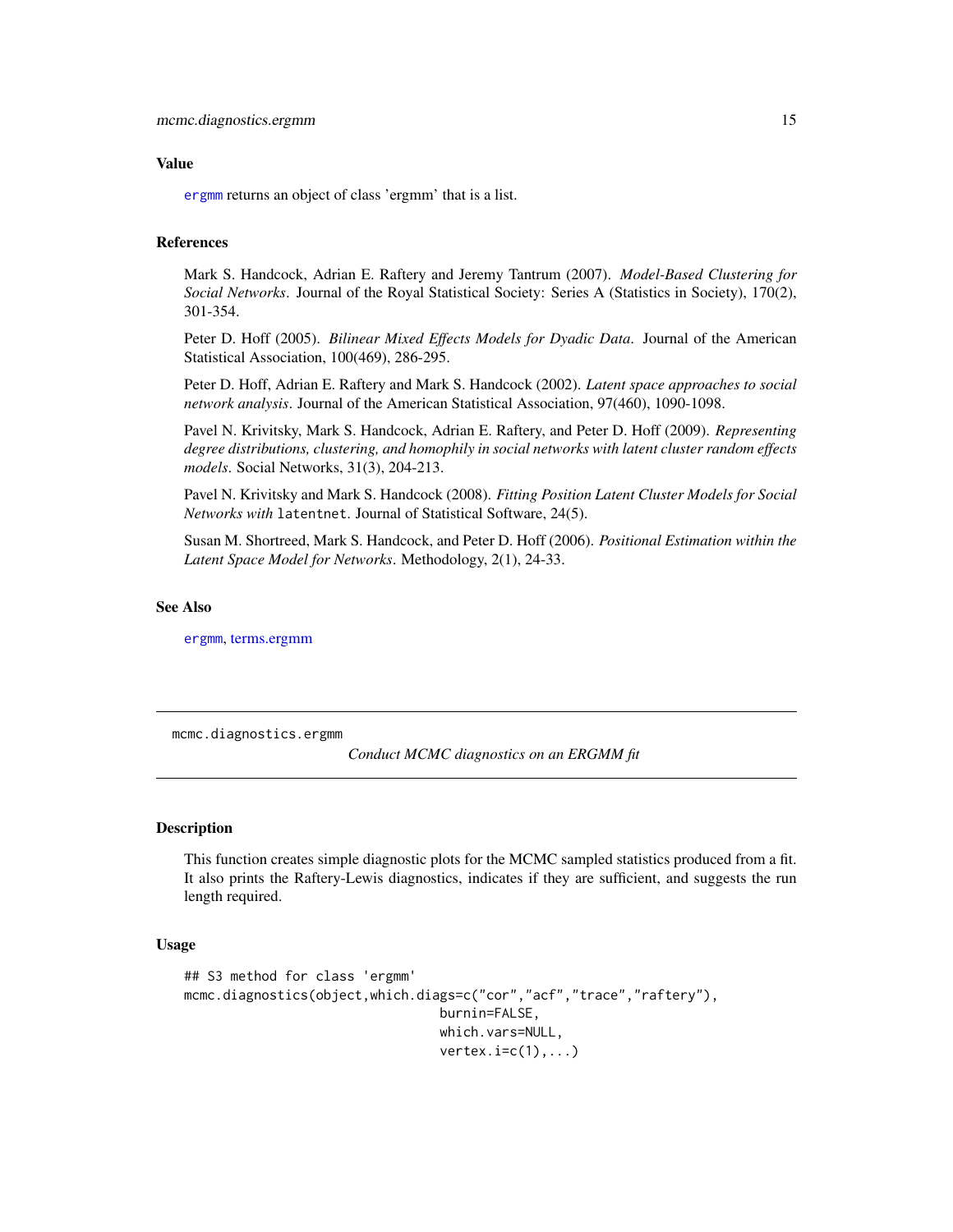#### <span id="page-15-0"></span>Arguments

| object            | An object of class ergmm.                                                                                                                                                                                                                      |
|-------------------|------------------------------------------------------------------------------------------------------------------------------------------------------------------------------------------------------------------------------------------------|
| which.diags       | A list of diagnostics to produce. "cor" is the correlation matrix of the statistics,<br>"acf" plots the autocorrelation functions, "trace" produces trace plots and density<br>estimates, and "raftery" produces the Raftery-Lewis statistics. |
| burnin            | If not FALSE, rather than perform diagnostics on the sampling run, performs<br>them on the pilot run whose index is given.                                                                                                                     |
| which.vars        | A named list mapping variable names to the indices to include. If given, over-<br>rides the defaults and all arguments that follow.                                                                                                            |
| vertex.i          | A numeric vector of vertices whose latent space coordinates and random effects<br>to include.                                                                                                                                                  |
| $\cdot\cdot\cdot$ | Additional arguments. None are supported at the moment.                                                                                                                                                                                        |

#### Details

Produces the plots per which.diags. Autocorrelation function that is printed if "acf" is requested is for lags 0 and interval.

#### Value

mcmc.diagnostics.ergmm returns a table of Raftery-Lewis diagnostics.

#### See Also

[ergmm](#page-4-1), [ergmm.object](#page-8-1), [raftery.diag](#page-0-0), [autocorr](#page-0-0), [plot.mcmc.list](#page-0-0)

#### Examples

```
#
data(sampson)
#
# test the mcmc.diagnostics function
#
gest <- ergmm(samplike ~ euclidean(d=2),
              control=ergmm.control(burnin=1000,interval=5))
summary(gest)
#
# Plot the traces and densities
#
mcmc.diagnostics(gest)
```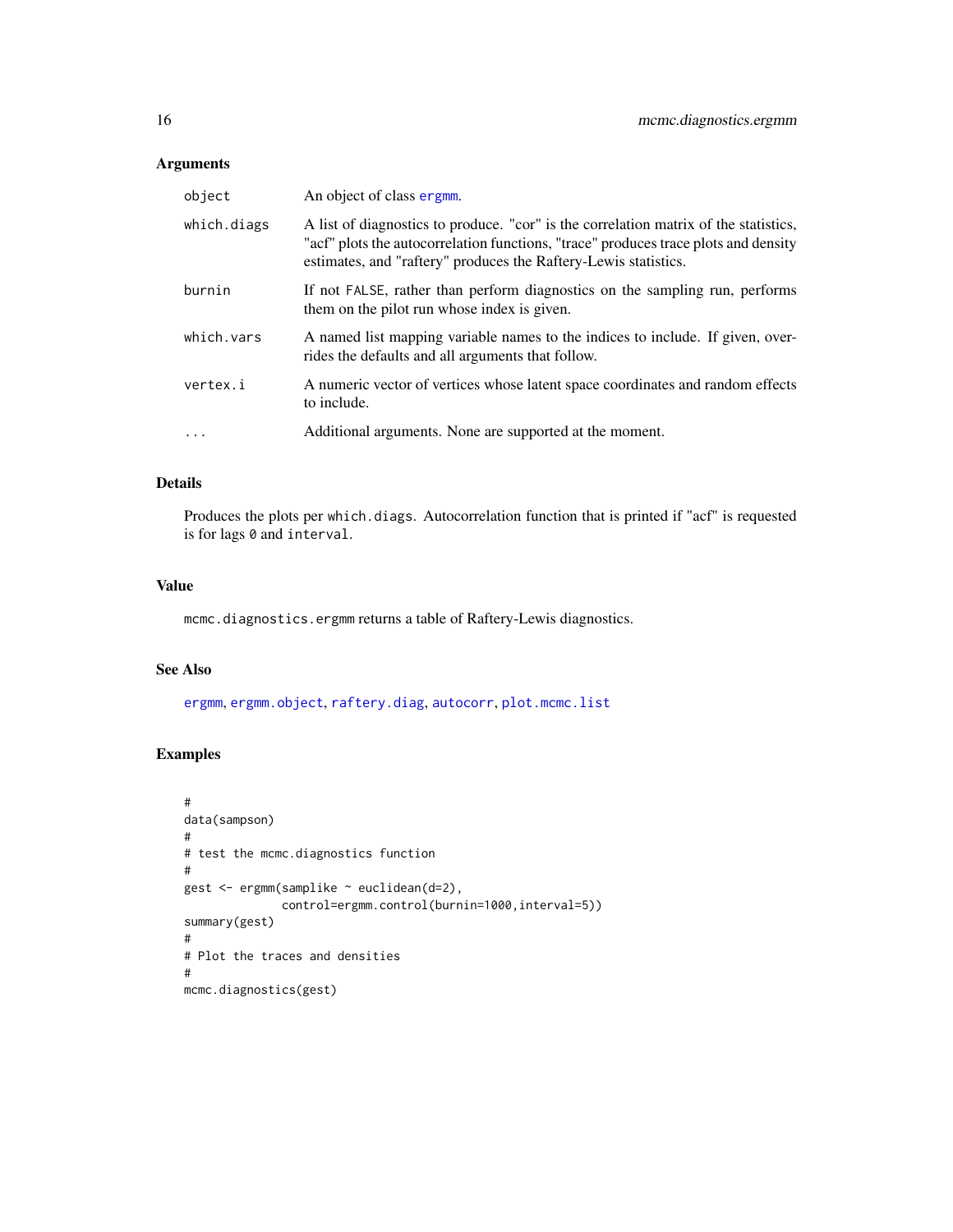<span id="page-16-0"></span>

#### Description

merge.ergmm prodcues a [ergmm](#page-8-1) object containing the combined MCMC output (and derived estimates) of several [ergmm](#page-8-1) objects produced with the same input parameters but different starting values, random seeds, etc..

#### Usage

## S3 method for class 'ergmm'  $merge(x, y, \ldots, verbose = FALSE)$ 

#### Arguments

| X       | The first ergmm object to be merged.    |  |
|---------|-----------------------------------------|--|
| y       | The second ergmm object to be merged.   |  |
| .       | Additional ergmm objects to be merged.  |  |
| verbose | If TRUE, marks the progress of merging. |  |

#### Value

An object of class [ergmm](#page-8-1).

#### See Also

[ergmm.object](#page-8-1), [ergmm](#page-4-1)

#### Examples

```
data(sampson)
# Run two short MCMC-based fits.
samp.fit1 <- ergmm(samplike ~ euclidean(d=2, G=3),
 control=ergmm.control(burnin=1000,interval=10,sample.size=2000))
samp.fit2 <- ergmm(samplike ~ euclidean(d=2, G=3),
 control=ergmm.control(burnin=1000,interval=10,sample.size=2000))
# Combine them, and summarize the result.
samp.fit <- merge.ergmm(samp.fit1,samp.fit2)
summary(samp.fit)
```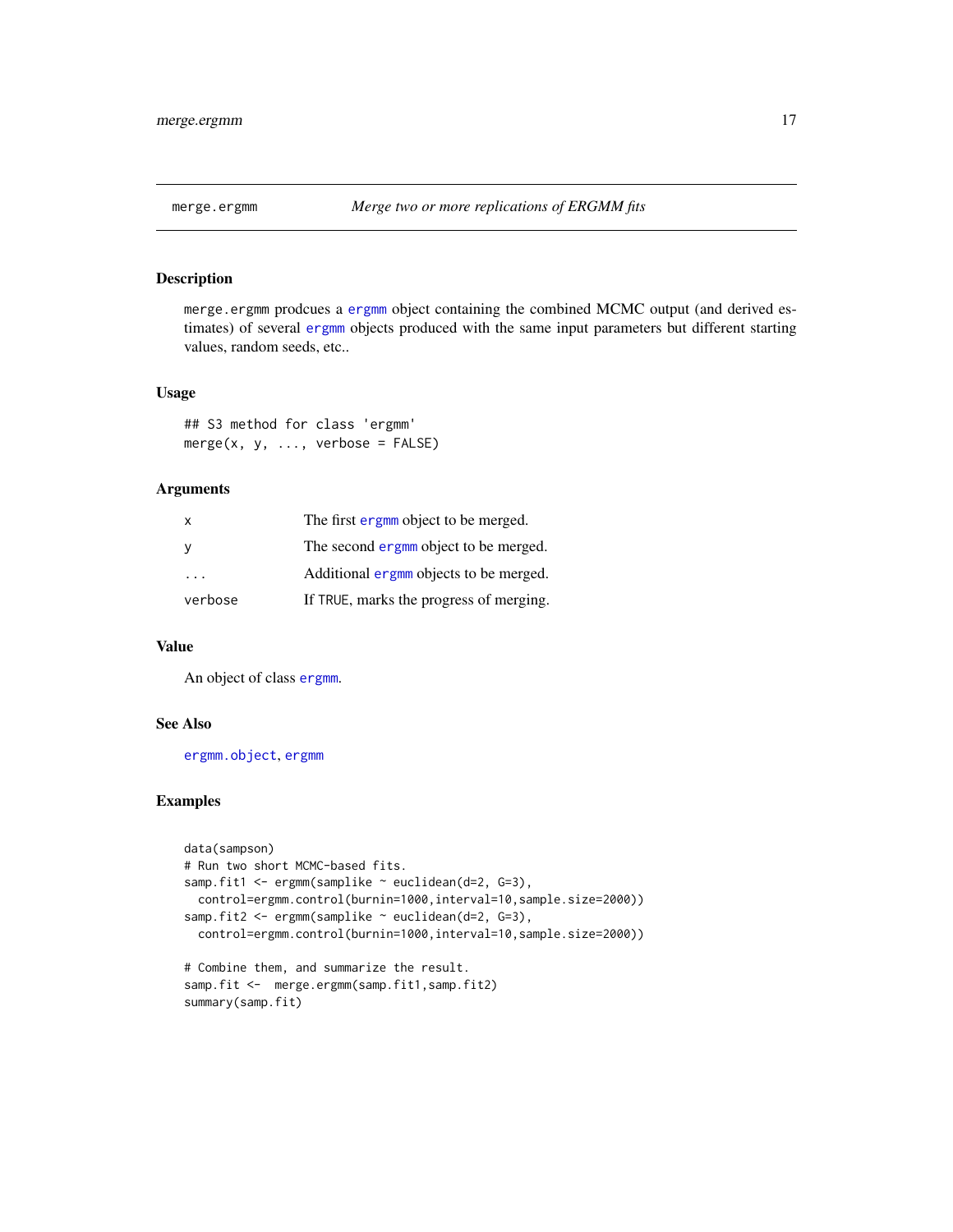#### Description

[plot.ergmm](#page-17-1) is the plotting method for [ergmm](#page-8-1) objects. For latent models, this plots the minimum Kullback-Leibler positions by default. The maximum likelihood, posterior mean, posterior mode, or a particular iteration's or configuration's positions can be used instead, or pie charts of the posterior probabilities of cluster membership can be shown. See [ergmm](#page-4-1) for more information on how to fit these models.

At this time, no plotting non-latent-space model fits is not supported.

#### Usage

```
## S3 method for class 'ergmm'
plot(x, ..., vertex.cex=1,
     vertex.sides=16*ceiling(sqrt(vertex.cex)),
     what="mkl",
     main = NULL, xlab=NULL, ylab=NULL, zlab=NULL,
     xlim=NULL, ylim=NULL, zlim=NULL,
     object.scale=formals(plot.network.default)[["object.scale"]],
     pad=formals(plot.network.default)[["pad"]],
     cluster.col=c("red","green","blue","cyan","magenta",
                   "orange","yellow","purple"),
     vertex.col = NULL, print.formula = TRUE,
     edge.col = 8,
     Z.ref = NULL, Z.K.ref = NULL,
     zoom.on = NULL, pie = FALSE, labels=FALSE,
     rand.eff = NULL, rand.eff.cap = NULL,
     plot.means = TRUE, plot.vars = TRUE,
     suppress.axes = FALSE, jitter1D=1, curve1D=TRUE,
     use.rgl = FALSE, vertex.3d.cex = 1/20, edge.plot3d=TRUE,
     suppress.center=FALSE,density.par=list())
```
#### Arguments

| x    | an R object of class ergmm. See documentation for ergmm.                                                            |
|------|---------------------------------------------------------------------------------------------------------------------|
| what | Character vector, integer, or a list that specifies the point estimates to be used.<br>Can be one of the follwoing: |
|      | "mk1" This is the defult. Plots the Minimum Kulblack-Leibler divergence val-<br>ues.                                |
|      | "start","burnin.start" Plots the starting configuration.                                                            |
|      | "sampling start" Plots the starting configuration of the sampling phase (the<br>last burnin configuration).         |
|      |                                                                                                                     |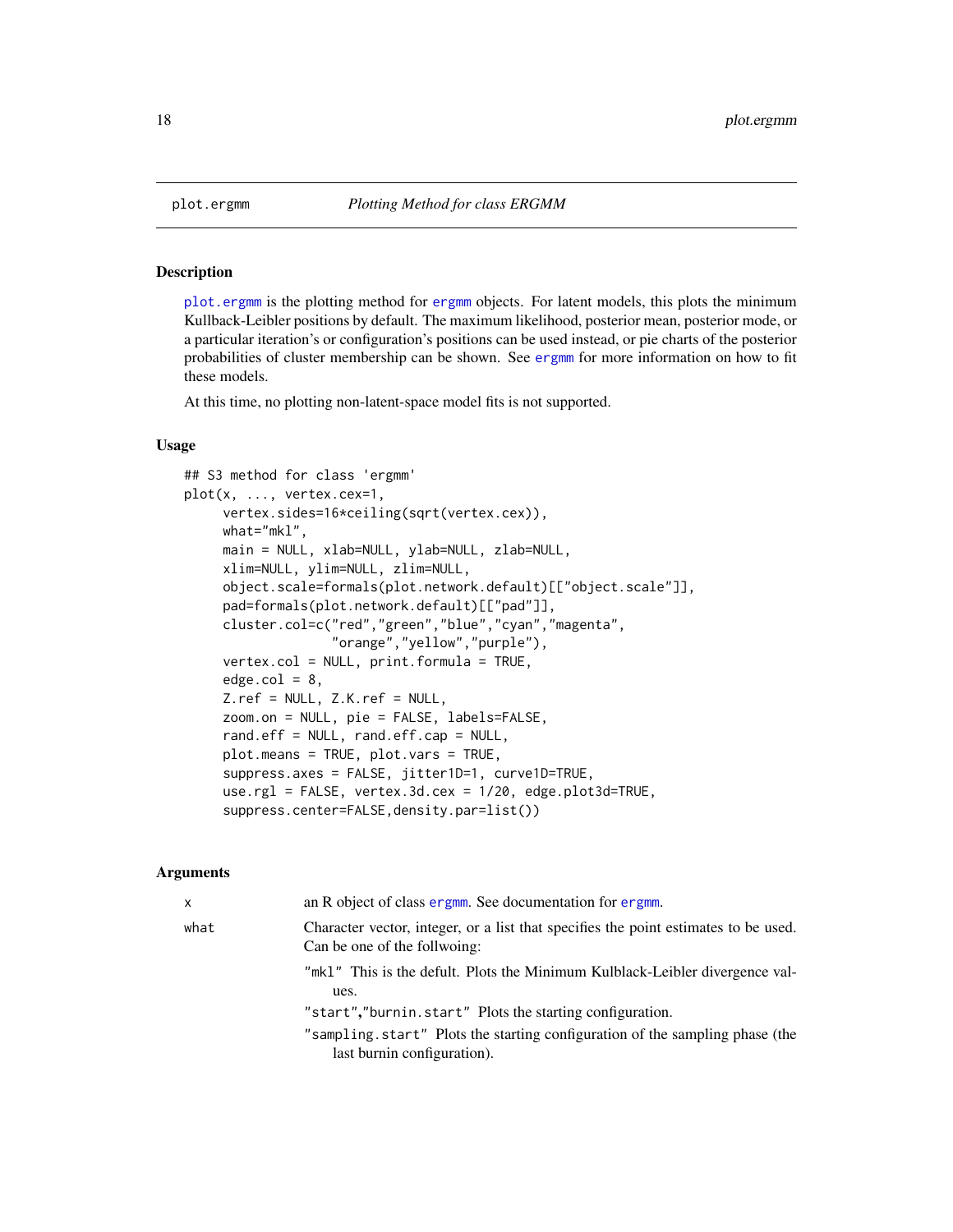<span id="page-18-0"></span>

|                 | "mle" Plots the maximum likelihood estimates. Random effects are treated as<br>fixed.                                                                                                                                                 |
|-----------------|---------------------------------------------------------------------------------------------------------------------------------------------------------------------------------------------------------------------------------------|
|                 | "pmean" Plots the posterior means.                                                                                                                                                                                                    |
|                 | "pmode" Plots the conditional posterior mode.                                                                                                                                                                                         |
|                 | "cloud" Plots the "cloud" of latent space position draws, with their cluster col-<br>ors.                                                                                                                                             |
|                 | "density" Plots density and contours of the posterior latent positions, and, in<br>cluster models, each cluster.                                                                                                                      |
|                 | list Plots the configuration contained in the list.                                                                                                                                                                                   |
|                 | integer Plots the configuration of whatth MCMC draw stored in x.                                                                                                                                                                      |
| pie             | For latent clustering models, each node is drawn as a pie chart representing the<br>probabilities of cluster membership.                                                                                                              |
| rand.eff        | A character vector selecting "sender", "receiver", "sociality", or "total" random<br>effects. Each vertex is scaled such that its area is proportional to the odds ratio<br>due to its selected random effect.                        |
| rand.eff.cap    | If not NULL and rand. eff is given, limits the scaling of the plotting symbol due<br>to random effect to the given value.                                                                                                             |
| plot.means      | Whether cluster means are plotted for latent cluster models. The "+" character<br>is used. Defaults to TRUE.                                                                                                                          |
| plot.vars       | Whether circles with radius equal to the square root of posterior latent or intra-<br>cluster variance estimates are plotted. Defaults to TRUE.                                                                                       |
| suppress.axes   | Whether axes should not be drawn. Defaults to FALSE. (Axes are drawn.)                                                                                                                                                                |
| jitter1D        | For 1D latent space fits, it often helps to jitter the positions for visualization.<br>This option controls the amount of jitter.                                                                                                     |
| curve1D         | Controls whether the edges in 1D latent space fits are plotted as curves. Defaults<br>to TRUE.                                                                                                                                        |
| suppress.center |                                                                                                                                                                                                                                       |
|                 | Suppresses the plotting of "+" at the origin. Defaults to FALSE.                                                                                                                                                                      |
| cluster.col     | A vector of colors used to distinguish clusters in a latent cluster model.                                                                                                                                                            |
|                 | main, vertex.cex, vertex.col, xlim, ylim, vertex.sides, object.scale, pad, edge.col, xlab, ylab<br>Arguments passed to plot.network, whose defaults differ from those of plot.network.                                                |
| zlim, zlab      | Limits and labels for the third latent space dimension or principal component, if<br>use.rgl=TRUE.                                                                                                                                    |
| labels          | Whether vertex labels should be displayed. Defaults to FALSE.                                                                                                                                                                         |
| print.formula   | Whether the formula based on which the x was fitted should be printed under<br>the main title. Defaults to TRUE.                                                                                                                      |
| Z.ref           | If given, rotates the the latent positions to the nearest configuration to this one<br>before plotting.                                                                                                                               |
| Z.K.ref         | If given, relabels the clusters to the nearest configuration to this one before plot-<br>ting.                                                                                                                                        |
| use.rgl         | Whether the package rgl should be used to plot fits for latent space dimension<br>3 or higher in 3D. Defaults to FALSE. If set to TRUE and a 3-dimensional plot is<br>produced, edges are not plotted and argument pie has no effect. |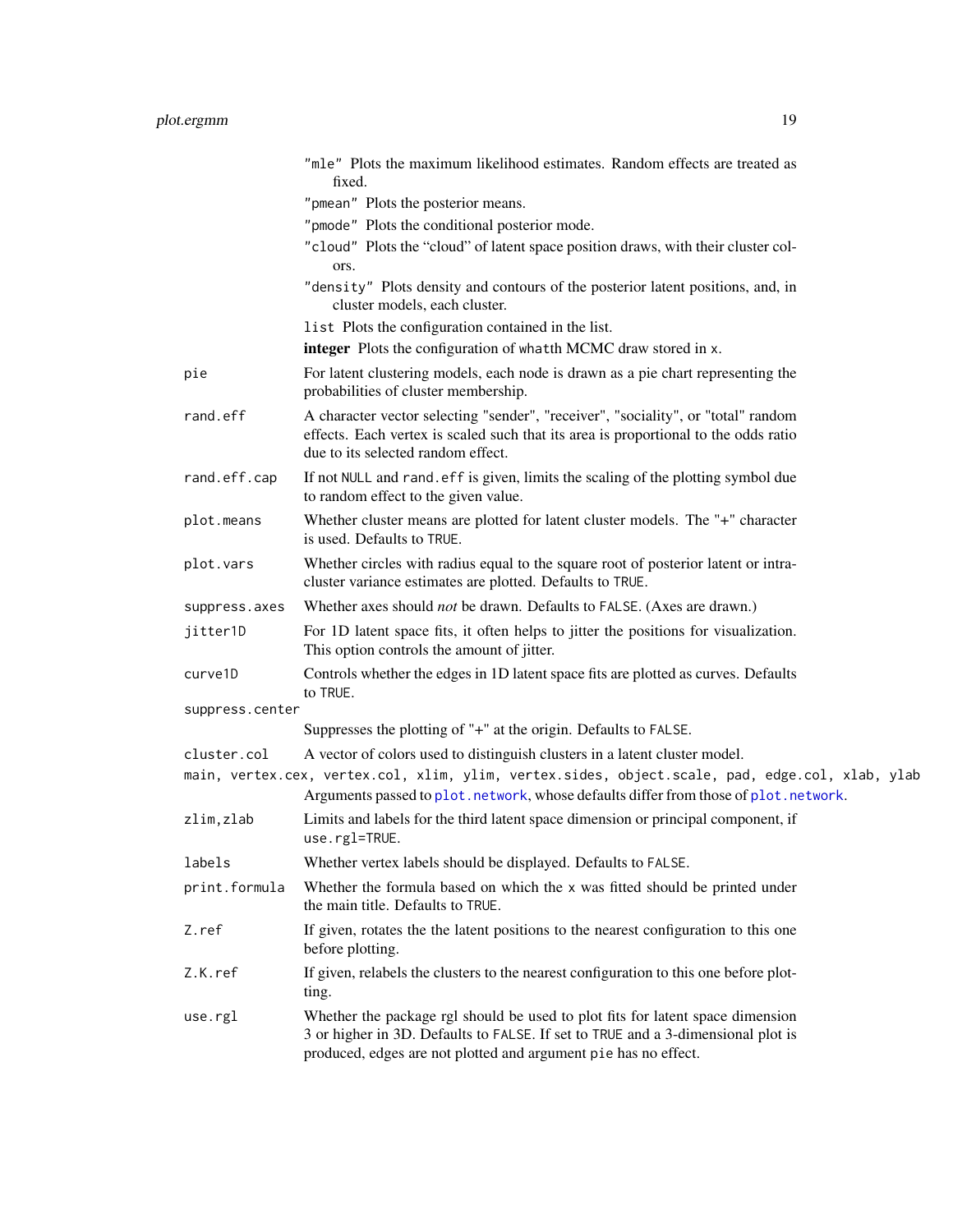<span id="page-19-0"></span>

| vertex.3d.cex | Controls the size of the plotting symbol when use rg1=TRUE.                                                            |
|---------------|------------------------------------------------------------------------------------------------------------------------|
| edge.plot3d   | If TRUE (the default) edges or arcs in a 3D plot will be drawn. Otherwise, only<br>vertices and clusters.              |
| zoom.on       | If given a list of vertex indices, sets the plotting region to the smallest that can<br>fit those vertices.            |
| density.par   | A list of optional parameters for density plots:                                                                       |
|               | total densember that overal density of latent space positions should be plot-<br>ted. Defaults to TRUE.                |
|               | subdens Whether the densities of latent space positions broken down by cluster<br>should be plotted. Defaults to TRUE. |
|               | mfrow When plotting multiple clusters' densities, passed to par                                                        |
| $\ddots$      | Other optional arguments passed to the plot. network function.                                                         |
|               |                                                                                                                        |

#### Details

Plots the results of an ergmm fit.

More information can be found by looking at the documentation of [ergmm](#page-4-1).

For bipartite networks, the events are marked with a bullet (small black circle) inside the plotting symbol.

#### Value

If applicable, invisibly returns the vertex positions plotted.

#### See Also

[ergmm](#page-4-1),[ergmm.object](#page-8-1), network, [plot.network](#page-0-0), [plot](#page-0-0)

#### Examples

```
#
# Using Sampson's Monk data, let's fit a
# simple latent position model
#
data(sampson)
#
# Using Sampson's Monk data, let's fit a
# latent clustering random effects model
# Store the burn-in.
samp.fit <- ergmm(samplike ~ euclidean(d=2, G=3)+rreceiver,
                  control=ergmm.control(store.burnin=TRUE))
#
# See if we have convergence in the MCMC
mcmc.diagnostics(samp.fit)
# We can also plot the burn-in:
for(i in samp.fit$control$pilot.runs) mcmc.diagnostics(samp.fit,burnin=i)
#
```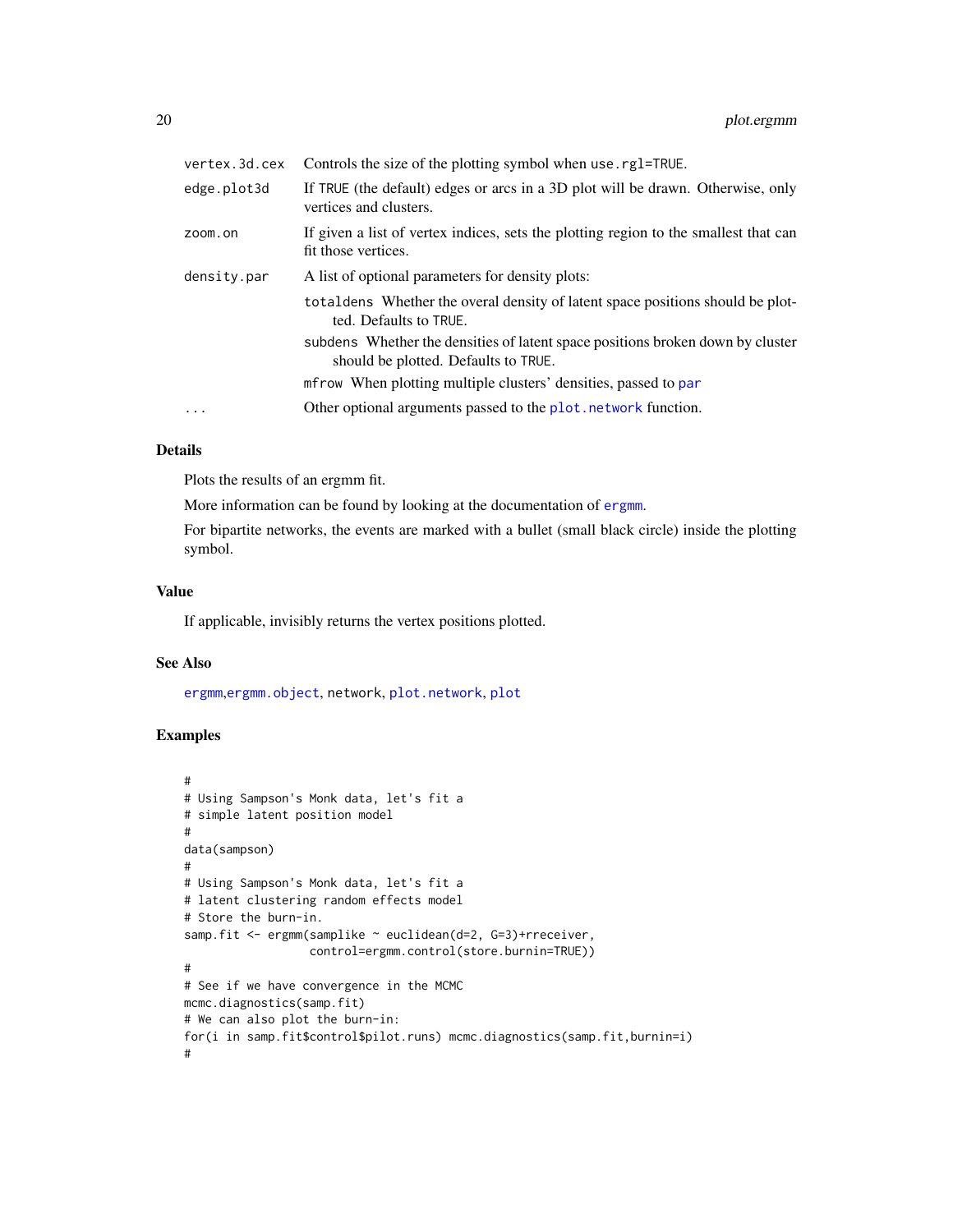#### <span id="page-20-0"></span>predict.ergmm 21

```
# Plot the resulting fit.
#
plot(samp.fit,labels=TRUE,rand.eff="receiver")
plot(samp.fit,pie=TRUE,rand.eff="receiver")
plot(samp.fit,what="pmean",rand.eff="receiver")
plot(samp.fit,what="cloud",rand.eff="receiver")
plot(samp.fit,what="density",rand.eff="receiver")
plot(samp.fit,what=5,rand.eff="receiver")
## Not run:
# Fit a 3D latent space model to Sampson's Monks
samp.fit3 <- ergmm(samplike ~ euclidean(d=3))
# Plot the first two principal components of the
# latent space positions
plot(samp.fit,use.rgl=FALSE)
# Plot the resulting fit in 3D
plot(samp.fit,use.rgl=TRUE)
## End(Not run)
```
<span id="page-20-1"></span>

predict.ergmm *Predicted Dyad Values for an ERGMM.*

#### Description

Returns a matrix of expected dyad values based on an ERGMM fit.

#### Usage

```
## S3 method for class 'ergmm'
predict(object,...,type = "post")
```
#### Arguments

| object    | An obejet of class ergmm.                                                                                                                                                                                                                                                                      |
|-----------|------------------------------------------------------------------------------------------------------------------------------------------------------------------------------------------------------------------------------------------------------------------------------------------------|
| type      | One of "mkl", "start", "mle", "pmean", "mkl", "pmode", "post", an index of the<br>iteration to use, or a list, for the configuration of parameters based on which the<br>prediction is made. An exception is "post", which computes the expected dyad<br>values integrated over the posterior. |
| $\ddotsc$ | Additional arguments. Currently unused.                                                                                                                                                                                                                                                        |

#### Value

A sociomatrix of predicted values. Note that predictions are made for unobserved values (whether structural zeros or unobserved dyads).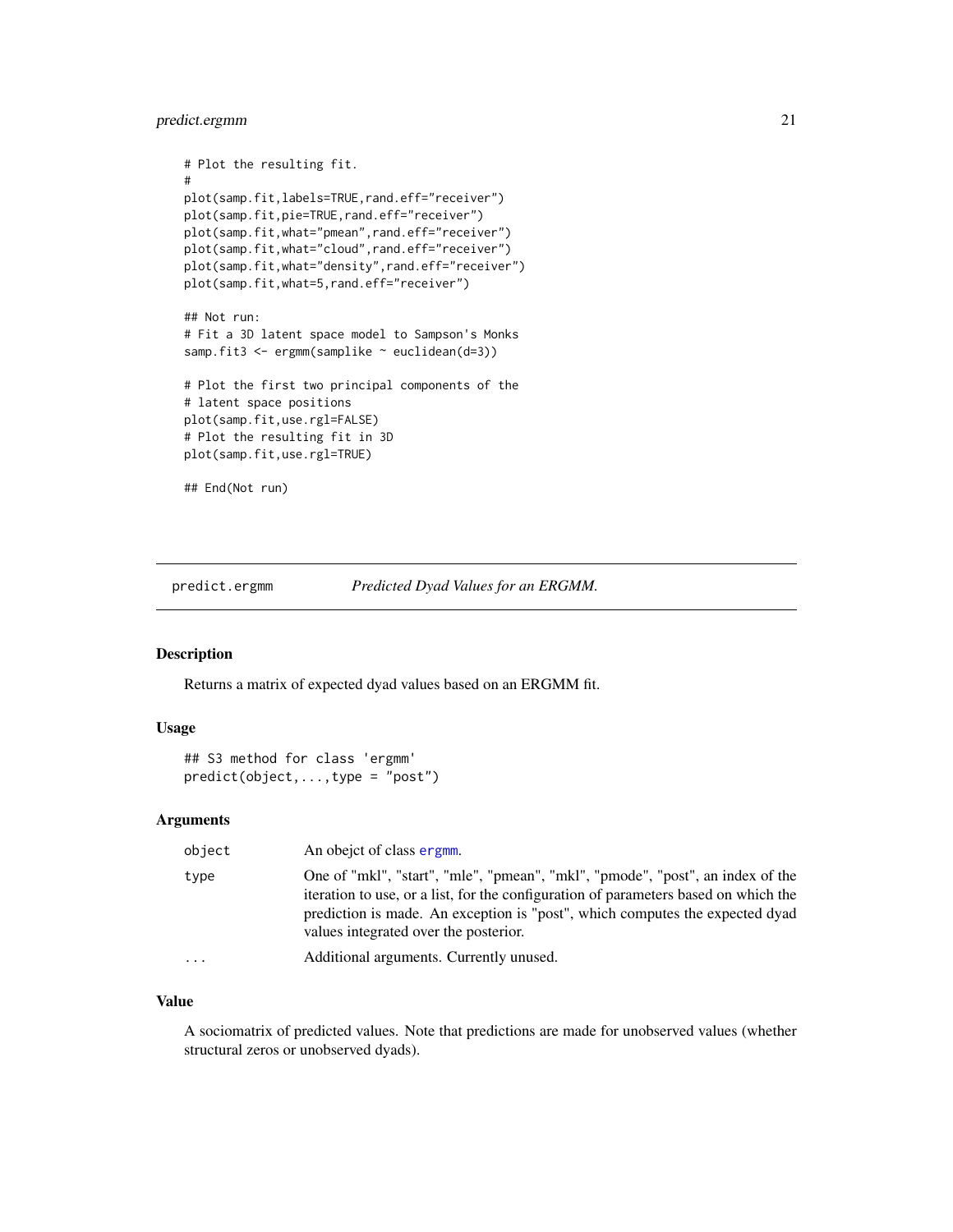#### 22 sampson sampson sampson sampson sampson sampson sampson sampson sampson sampson sampson sampson sampson sampson sampson sampson sampson sampson sampson sampson sampson sampson sampson sampson sampson sampson sampson sam

#### See Also

[ergmm](#page-8-1)

#### Examples

```
data(sampson)
monks.fit<-ergmm(samplike~euclidean(d=2,G=3),tofit="mcmc")
heatmap(predict(monks.fit),Rowv=NA,Colv=NA)
```
sampson *Cumulative network of positive affection within a monastery as a "network" object*

#### Description

Sampson (1969) recorded the social interactions among a group of monks while resident as an experimenter on vision, and collected numerous sociometric rankings. During his stay, a political "crisis in the cloister" resulted in the expulsion of four monks (Nos. 2, 3, 17, and 18) and the voluntary departure of several others - most immediately, Nos. 1, 7, 14, 15, and 16. (In the end, only 5, 6, 9, and 11 remained). Of particular interest is the data on positive affect relations ("liking"), in which each monk was asked if they had positive relations to each of the other monks.

The data were gathered at three times to capture changes in group sentiment over time. They represent three time points in the period during which a new cohort entered the monastery near the end of the study but before the major conflict began.

Each member ranked only his top three choices on "liking". (Some subjects offered tied ranks for their top four choices). A tie from monk A to monk B exists if A nominated B as one of his three best friends at that that time point.

samplike is the time-aggregated network. It is the cumulative tie for "liking" over the three periods. For this, a tie from monk A to monk B exists if A nominated B as one of his three best friends at any of the three time points.

The graph is stored as an [network](#page-0-0) objects. It has three vertex attributes:

- group Groups of novices as classified by Sampson: "loyal", "outcasts", and "Turks". There is also an interstitial group not represented here.
- cloisterville An indicator of attendance the minor seminary of "Cloisterville" before coming to the monastery.

vertex.names The given names of the novices and their IDs in the original dataset.

In addition, it has an edge attribute, nominations, giving the number of times (out of 3) that monk A nominated monk B.

This data set is standard in the social network analysis literature, having been modeled by Holland and Leinhardt (1981), Reitz (1982), Holland, Laskey and Leinhardt (1983), and Fienberg, Meyer,

<span id="page-21-0"></span>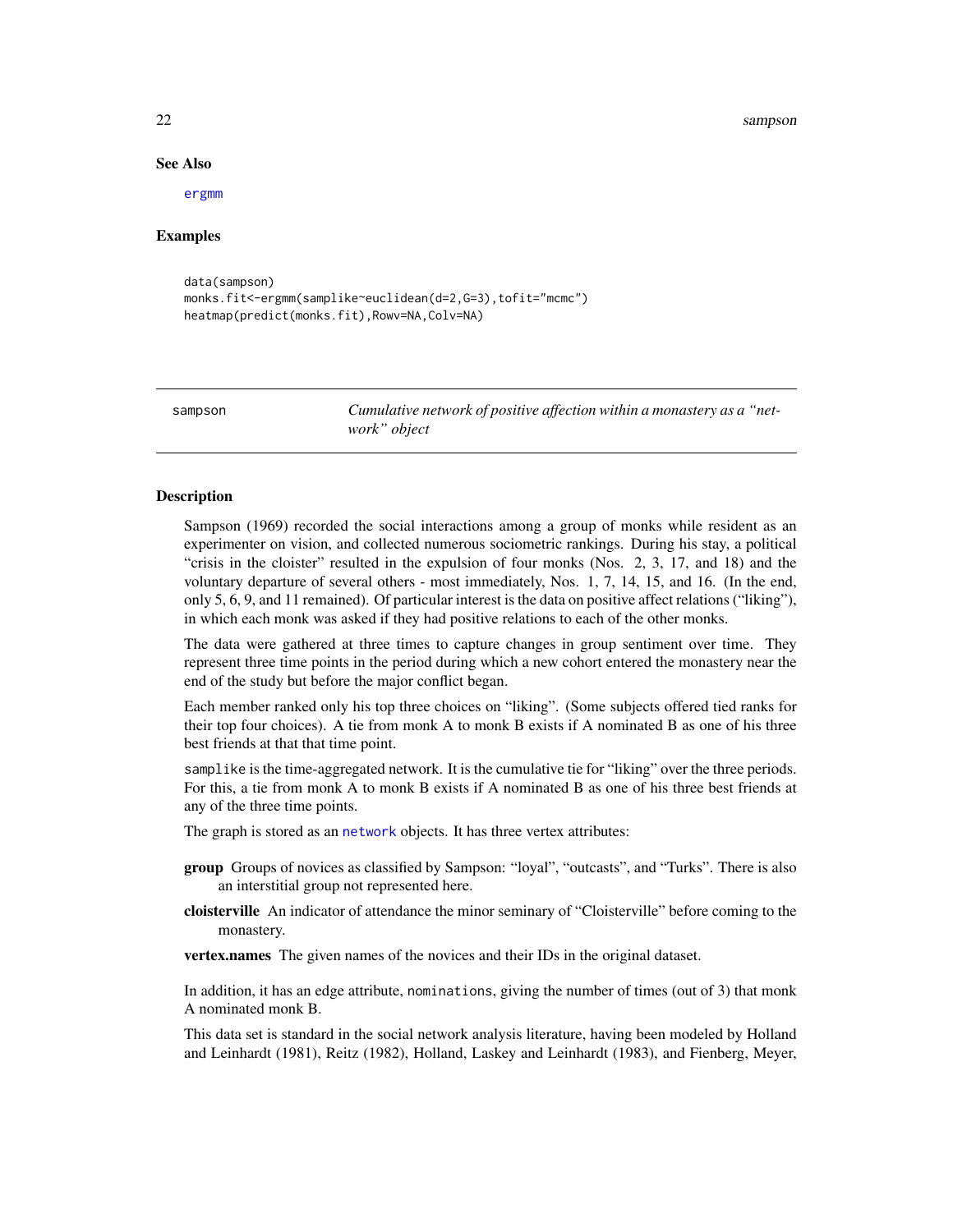#### <span id="page-22-0"></span>simulate 23

and Wasserman (1981), Hoff, Raftery, and Handcock (2002), etc. This is only a small piece of the data collected by Sampson.

This dataset was updated for version 2.5 (March 2012) to add the cloisterville variable and refine the names. This information is from de Nooy, Mrvar, and Batagelj (2005). The original vertex names were: Romul\_10, Bonaven\_5, Ambrose\_9, Berth\_6, Peter\_4, Louis\_11, Victor\_8, Winf\_12, John\_1, Greg\_2, Hugh\_14, Boni\_15, Mark\_7, Albert\_16, Amand\_13, Basil\_3, Elias\_17, Simp\_18.

#### Usage

data(sampson)

#### Source

Sampson, S.~F. (1968), *A novitiate in a period of change: An experimental and case study of relationships,* Unpublished Ph.D. dissertation, Department of Sociology, Cornell University.

<http://vlado.fmf.uni-lj.si/pub/networks/data/esna/sampson.htm>

#### References

White, H.C., Boorman, S.A. and Breiger, R.L. (1976). *Social structure from multiple networks. I. Blockmodels of roles and positions.* American Journal of Sociology, 81(4), 730-780.

Wouter de Nooy, Andrej Mrvar, Vladimir Batagelj (2005) *Exploratory Social Network Analysis with Pajek*, Cambridge: Cambridge University Press

#### See Also

network, [plot.network](#page-0-0), [ergmm](#page-4-1)

#### Examples

data(sampson) plot(samplike)

| simulate | Draw from the distribution of an Exponential Random Graph Mixed |
|----------|-----------------------------------------------------------------|
|          | Model                                                           |

#### <span id="page-22-1"></span>Description

If passed a [ergmm](#page-8-1) fit object, simulate is used to simulate networks from the posterior of an exponetial random graph mixed model fit. Alternatively, a [ergmm.model](#page-0-0) object can be passed to simulate based on a particular parametr configuration.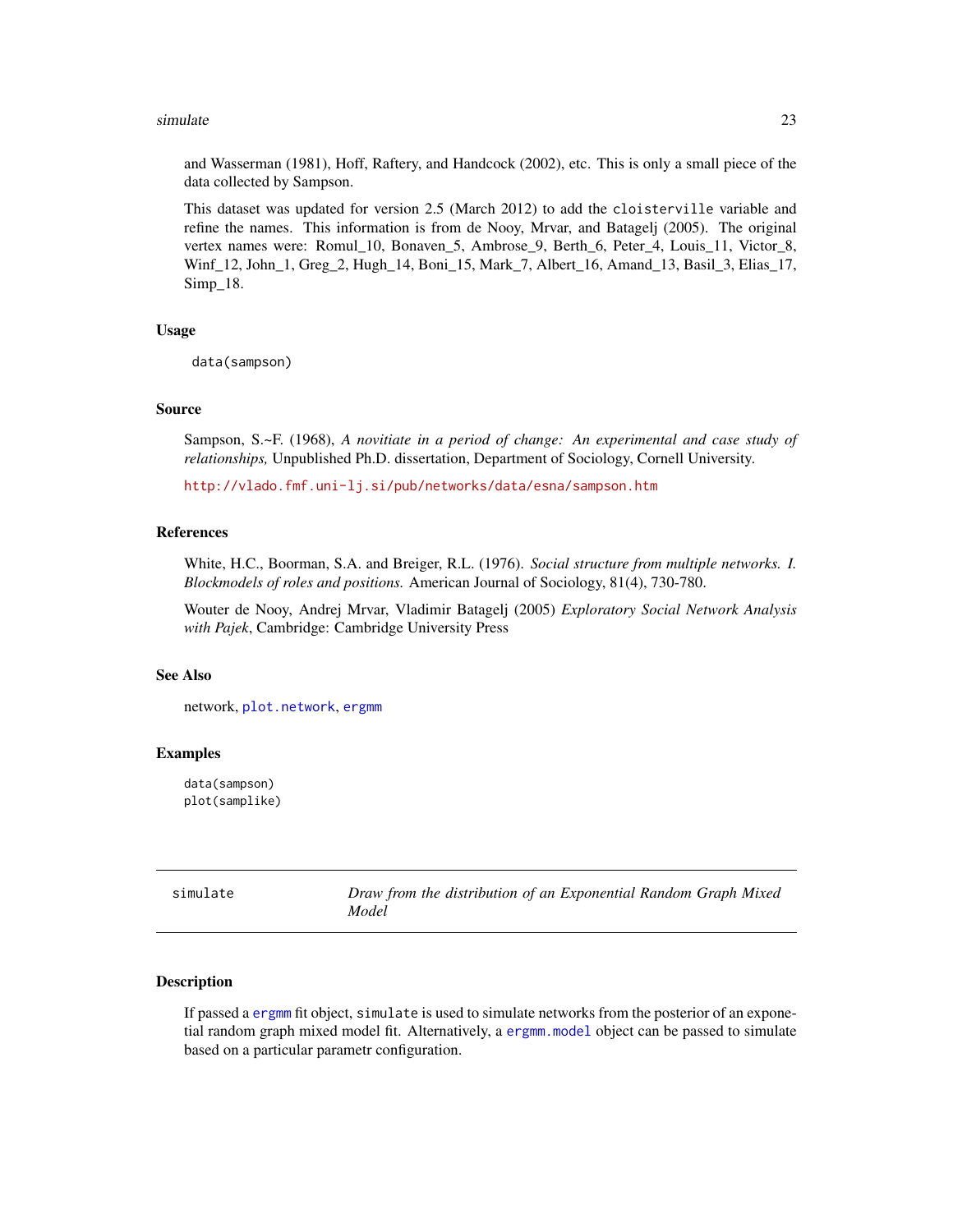#### <span id="page-23-0"></span>Usage

```
## S3 method for class 'ergmm'
simulate(object, nsim = 1, seed = NULL, ...)## S3 method for class 'ergmm.model'
simulate(object,nsim=1,seed=NULL,par,prior=list(),...)
```
#### Arguments

| object    | either an object of class ergmm for posterior simulation, or an object of class<br>ergmm. model for a specific model. |
|-----------|-----------------------------------------------------------------------------------------------------------------------|
| nsim      | number of networks to draw (independently)                                                                            |
| seed      | random seed to use; defaults to using the current state of the random number<br>generator                             |
| par       | a list with the parameter configuration based on which to simulate                                                    |
| prior     | a list with the prior distribution parameters that deviate from their defaults                                        |
| $\ddotsc$ | Additional arguments. Currently unused.                                                                               |

#### Details

A sample of networks is randomly drawn from the specified model. If a needed value of par is missing, it is generated from its prior distribution.

#### Value

If nsim = 1, simulate returns an object of class [network](#page-0-0). Otherwise, an object of class network.series that is a list consisting of the following elements:

| <b>\\$formula</b> | The formula used to generate the sample. |
|-------------------|------------------------------------------|
| \\$networks       | A list of the generated networks.        |

#### See Also

[ergmm](#page-4-1), network, [print.network](#page-0-0)

#### Examples

```
#
# Fit a short MCMC run: just the MCMC.
#
data(sampson)
gest <- ergmm(samplike ~ euclidean(d=2,G=3),
              control=ergmm.control(burnin=100,interval=5,sample.size=100),tofit="mcmc")
#
# Draw from the posterior
#
g.sim <- simulate(gest)
plot(g.sim)
#
# Draw from the first draw from the posterior
```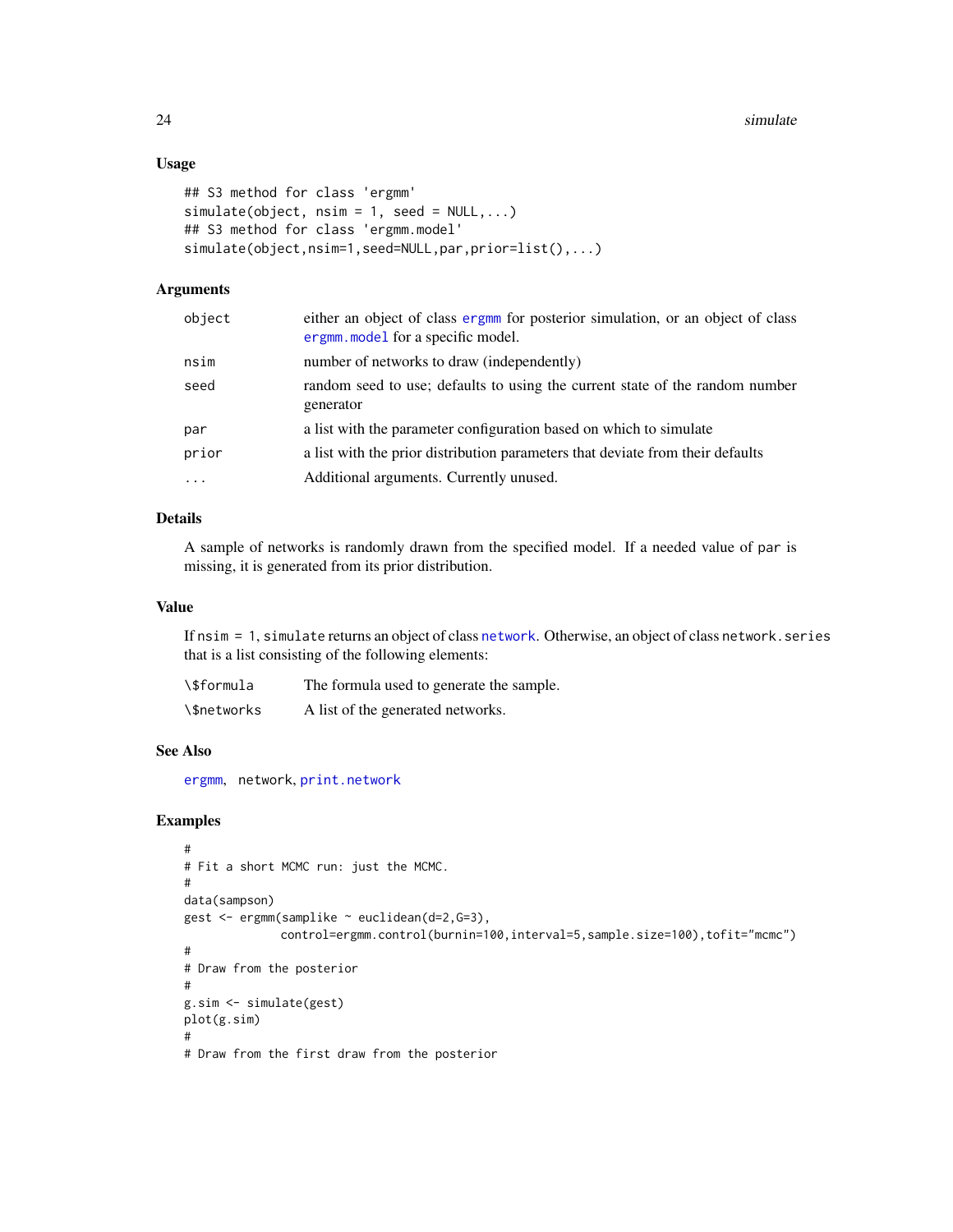<span id="page-24-0"></span>summary.ergmm 25

```
#
g.sim <- with(gest,simulate(model,par=sample[[1]],prior=prior))
plot(g.sim)
```
<span id="page-24-1"></span>summary.ergmm *ERGMM Fit Summaries*

#### <span id="page-24-2"></span>Description

summary.ergmm prodcues a summary of an [ergmm](#page-8-1) object, including point estimates, standard errors, and BIC calculation.

#### Usage

```
## S3 method for class 'ergmm'
summary(object, point.est=c(
```
if(!is.null(object[["mle"]])) "mle", if(!is.null(object[["sample"]])) c("pmean","mkl") ), quantiles=c(.025,.975),se="mle"%in%point.est,...)

bic.ergmm(object)

#### Arguments

| object    | An ergmm object to be summarized.                                                                                                                                                                 |
|-----------|---------------------------------------------------------------------------------------------------------------------------------------------------------------------------------------------------|
| point.est | Point estimates to compute: a character vector with some subset of "mle",<br>"pmean", "mkl", and "pmode". Defaults to a concatenation of "mle" (if fit),<br>"pmean", and "mkl" (if MCMC was run). |
| quantiles | Posterior quantiles (credible intervals) to compute.                                                                                                                                              |
| se        | Whether to compute standard errors. Defaults to TRUE if MLE was fit.                                                                                                                              |
| $\cdot$   | Additional arguments. Currently unused.                                                                                                                                                           |

#### Value

For summary, an object of class [summary.ergmm](#page-24-2). A print method is available.

The BICs are available as the element "bic" of the object returned. Note that BIC computed for the random effects models may not be correct.

bic.ergmm returns the BIC for the model directly.

#### References

Chris Fraley and Adrian E. Raftery (2002). *Model-based clustering, discriminant analysis, and density estimation*. Journal of the American Statistical Association, 97(458), 611-631.

#### See Also

[ergmm.object](#page-8-1), [ergmm](#page-4-1)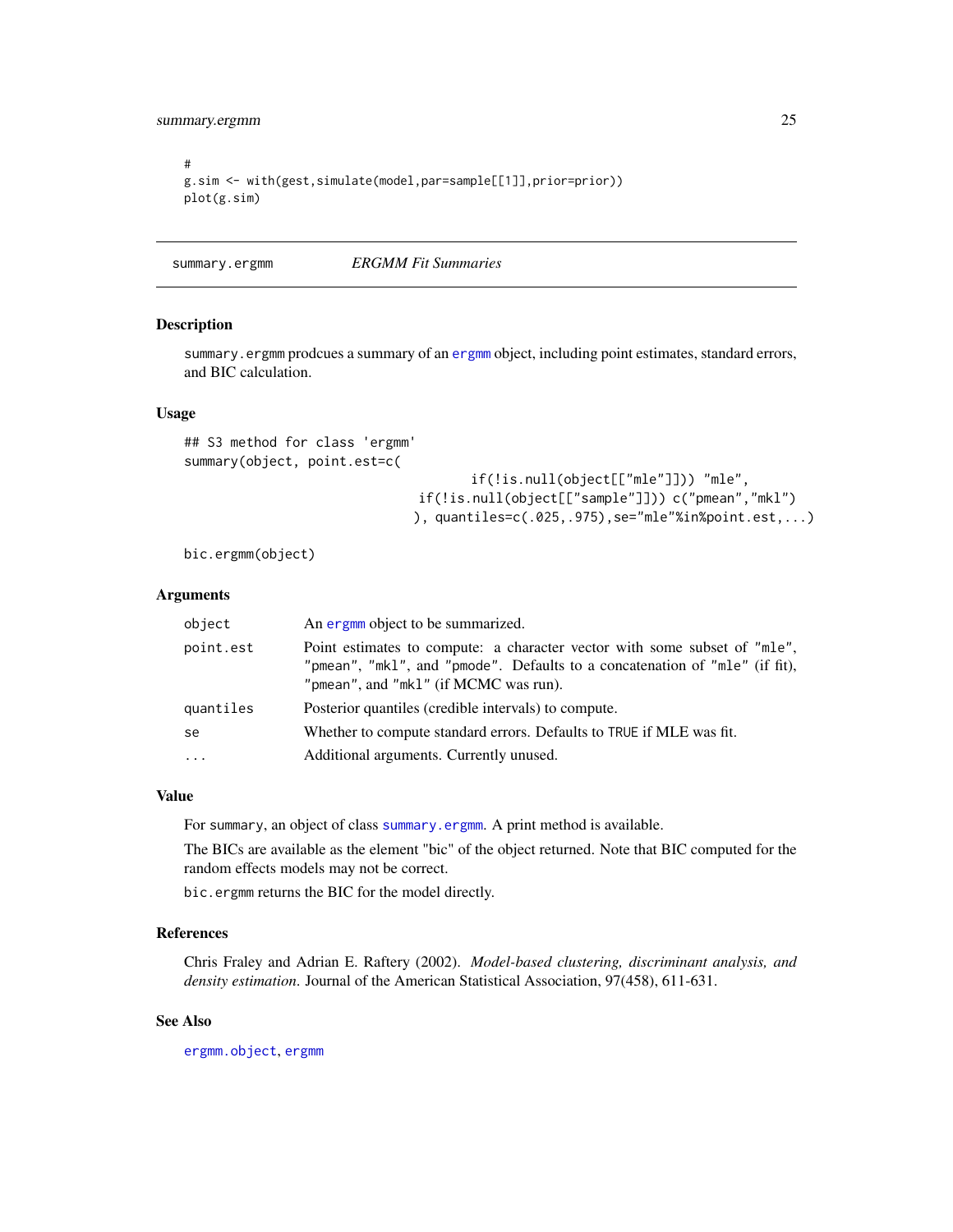#### Examples

```
data(sampson)
# Fit the model for cluster sizes 1 through 4:
fits<-list(
           ergmm(samplike~euclidean(d=2,G=1)),
           ergmm(samplike~euclidean(d=2,G=2)),
           ergmm(samplike~euclidean(d=2,G=3)),
           ergmm(samplike~euclidean(d=2,G=4))
           \lambda## Not run:
# Optionally, plot all fits.
lapply(fits,plot)
## End(Not run)
# Compute the BICs for the fits and plot them:
(bics<-reshape(
    as.data.frame(t(sapply(fits,
                      function(x)c(G=x$model$G,unlist(bic.ergmm(x))[c("Y","Z","overall")])))),
    list(c("Y","Z","overall")),idvar="G",v.names="BIC",timevar="Component",
    times=c("likelihood","clustering","overall"),direction="long"
    ))
with(bics,interaction.plot(G,Component,BIC,type="b",xlab="Clusters", ylab="BIC"))
# Summarize and plot whichever fit has the lowest overall BIC:
bestG<-with(bics[bics$Component=="overall",],G[which.min(BIC)])
summary(fits[[bestG]])
plot(fits[[bestG]])
```
<span id="page-25-1"></span>

terms.ergmm *Model Terms for Latent Space Random Graph Model*

#### <span id="page-25-2"></span>Description

Model terms that can be used in an [ergmm](#page-4-1) formula and their parameter names.

#### Model Terms

The [latentnet](#page-13-1) package itself allows only dyad-independent terms. In the formula for the model, the model terms are various function-like calls, some of which require arguments, separated by + signs.

*Latent Space Effects*

<span id="page-25-0"></span>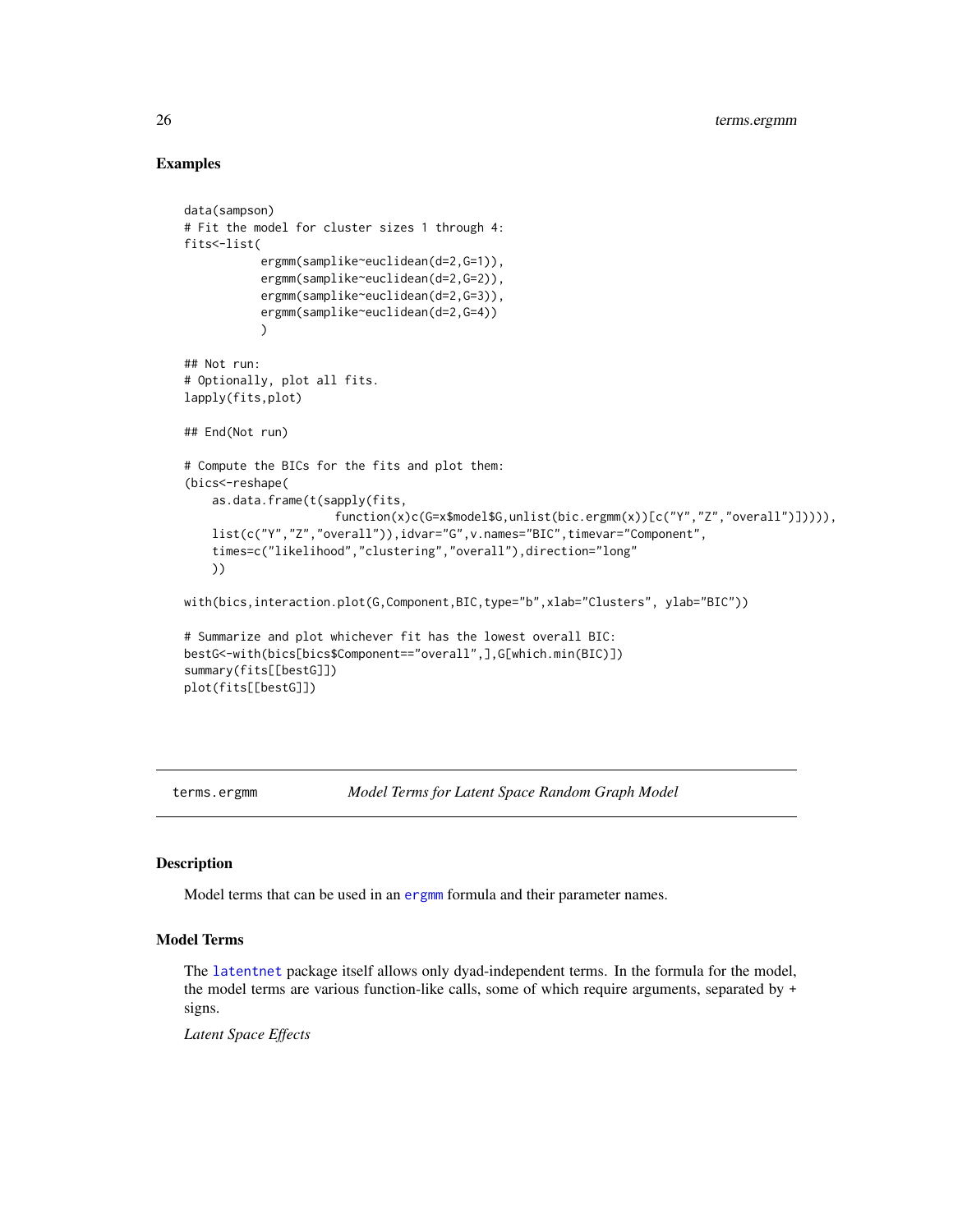euclidean(d, G=0, var.mul=1/8, var=NULL, var.df.mul=1, var.df=NULL, mean.var.mul=1, mean.var=NULL, *(Negative) Euclidean distance model term, with optional clustering.* Adds a term to the model equal to the negative Eucledean distance  $-||Z_i - Z_j||$ , where  $Z_i$  and  $Z_j$  are the positions of their respective actors in an unobserved social space. These positions may optionally have a finite spherical Gaussian mixture clustering structure. This term was previously called latent which now fits negative Euclidean latent space model with a warning. The parameters are as follows:

d The dimension of the latent space.

- G The number of groups (0 for no clustering).
- var.mul In the absence of var, this argument will be used as a scaling factor for a function of average cluster size and latent space dimension to set var. To set it in the prior argument to [ergmm](#page-4-1), use Z.var.mul.
- var If given, the scale parameter for the scale-inverse-chi-squared prior distribution of the within-cluster variance. To set it in the prior argument to [ergmm](#page-4-1), use Z.var.
- var.df.mul In the absence of var.df, this argument is the multiplier for the square root of average cluster size, which serves in place of var.df. To set it in the prior argument to [ergmm](#page-4-1), use Z.var.df.mul.
- var.df The degrees of freedom parameter for the scale-inverse-chi-squared prior distribution of the within-cluster variance. To set it in the prior argument to [ergmm](#page-4-1), use Z.var.df.
- mean.var.mul In the absence of mean.var, the multiplier for a function of number of vertices and latent space dimension to set mean.var. To set it in the prior argument to [ergmm](#page-4-1), use Z.mean.var.mul.
- mean.var The variance of the spherical Gaussian prior distribution of the cluster means. To set it in the prior argument to [ergmm](#page-4-1), use Z.mean.var.
- pK.mul In the absence of pK, this argument is the multiplier for the square root of the average cluster size, which is used as pK. To set it in the prior argument to [ergmm](#page-4-1), use Z.pK.
- pK The parameter of the Dirichilet prior distribution of cluster assignment probabilities. To set it in the prior argument to [ergmm](#page-4-1), use Z.pK.

The following parameters are associated with this term:

- Z Numeric matrix with rows being latent space positions.
- Z.K (when  $G > 0$ ) Integer vector of cluster assignments.
- Z. mean (when  $G > 0$ ) Numeric matrix with rows being cluster means.
- Z. var (when  $G > 0$ ) Depending on the model, either a numeric vector with within-cluster variances or a numeric scalar with the overal latent space variance.
- Z.pK (when  $G > 0$ ) Numeric vector of probabilities of a vertex being in a particular cluster.
- bilinear(d, G=0, var.mul=1/8, var=NULL, var.df.mul=1, var.df=NULL, mean.var.mul=1, mean.var=NULL, p *Bilinear latent model term, with optional clustering.* Adds a term to the model equal to the inner product of the latent positions:  $Z_i \cdot Z_j$ , where  $Z_i$  and  $Z_j$  are the positions of their respective actors in an unobserved social space. These positions may optionally have a finite spherical Gaussian mixture clustering structure. *Note: For a bilinear latent space effect, two actors being closer in the clustering sense does not necessarily mean that the expected value of a tie between them is higher. Thus, a warning is printed when this model is combined with clustering.* The parameters are as follows:
	- d The dimension of the latent space.
	- G The number of groups (0 for no clustering).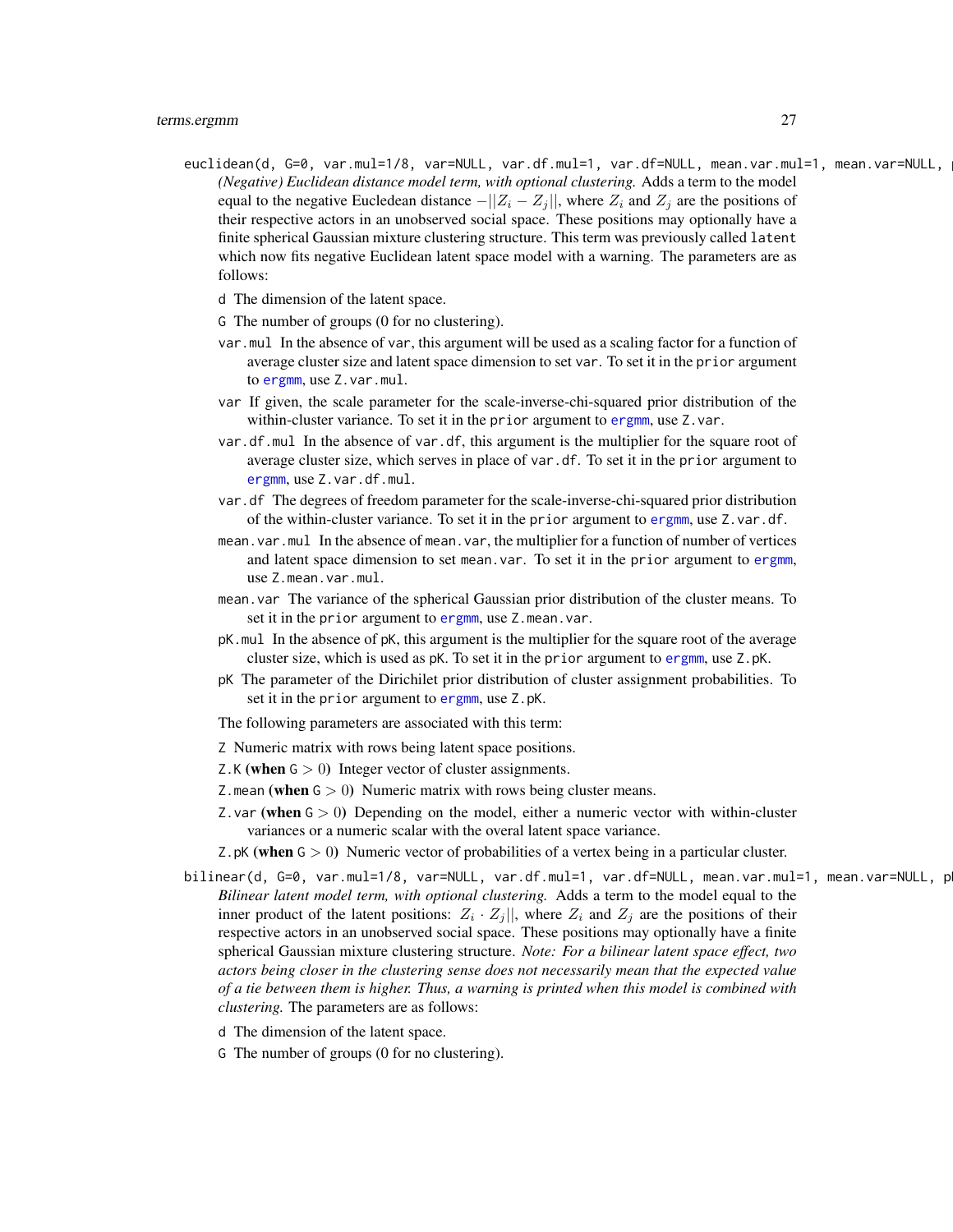- var.mul In the absence of var, this argument will be used as a scaling factor for a function of average cluster size and latent space dimension to set var. To set it in the prior argument to [ergmm](#page-4-1), use Z.var.mul.
- var If given, the scale parameter for the scale-inverse-chi-squared prior distribution of the within-cluster variance. To set it in the prior argument to [ergmm](#page-4-1), use Z.var.
- var.df.mul In the absence of var.df, this argument is the multiplier for the square root of average cluster size, which serves in place of var.df. To set it in the prior argument to [ergmm](#page-4-1), use Z.var.df.mul.
- var.df The degrees of freedom parameter for the scale-inverse-chi-squared prior distribution of the within-cluster variance. To set it in the prior argument to [ergmm](#page-4-1), use Z.var.df.
- mean.var.mul In the absence of mean.var, the multiplier for a function of number of vertices and latent space dimension to set mean.var. To set it in the prior argument to [ergmm](#page-4-1), use Z.mean.var.mul.
- mean.var The variance of the spherical Gaussian prior distribution of the cluster means. To set it in the prior argument to [ergmm](#page-4-1), use Z.mean.var.
- pK.mul In the absence of pK, this argument is the multiplier for the square root of the average cluster size, which is used as pK. To set it in the prior argument to [ergmm](#page-4-1), use Z.pK.
- pK The parameter of the Dirichilet prior distribution of cluster assignment probabilities. To set it in the prior argument to [ergmm](#page-4-1), use Z.pK.

The following parameters are associated with this term:

- Z Numeric matrix with rows being latent space positions.
- Z.K (when  $G > 0$ ) Integer vector of cluster assignments.
- Z.mean (when  $G > 0$ ) Numeric matrix with rows being cluster means.
- Z. var (when  $G > 0$ ) Depending on the model, either a numeric vector with within-cluster variances or a numeric scalar with the overal latent space variance.
- Z.pK (when  $G > 0$ ) Numeric vector of probabilities of a vertex being in a particular cluster.

*Actor-specific effects*

- rsender(var=1, var.df=3) *Random sender effect.* Adds a random sender effect to the model, with normal prior centered around 0 and a variance that is estimated. Can only be used on directed networks. The parameters are as follows:
	- var The scale parameter for the scale-inverse-chi-squared prior distribution of the sender effect variance. To set it in the prior argument to [ergmm](#page-4-1), use sender. var.
	- var.df The degrees of freedom parameter for the scale-inverse-chi-squared prior distribution of the sender effect variance. To set it in the prior argument to [ergmm](#page-4-1), use sender.var.df.

The following parameters are associated with this term:

sender Numeric vector of values of each vertex's random sender effect.

sender.var Random sender effect's variance.

- rreceiver(var=1, var.df=3) *Random receiver effect.* Adds a random receiver effect to the model, with normal prior centered around 0 and a variance that is estimated. Can only be used on directed networks. The parameters are as follows:
	- var The scale parameter for the scale-inverse-chi-squared prior distribution of the receiver effect variance. To set it in the prior argument to [ergmm](#page-4-1), use receiver. var.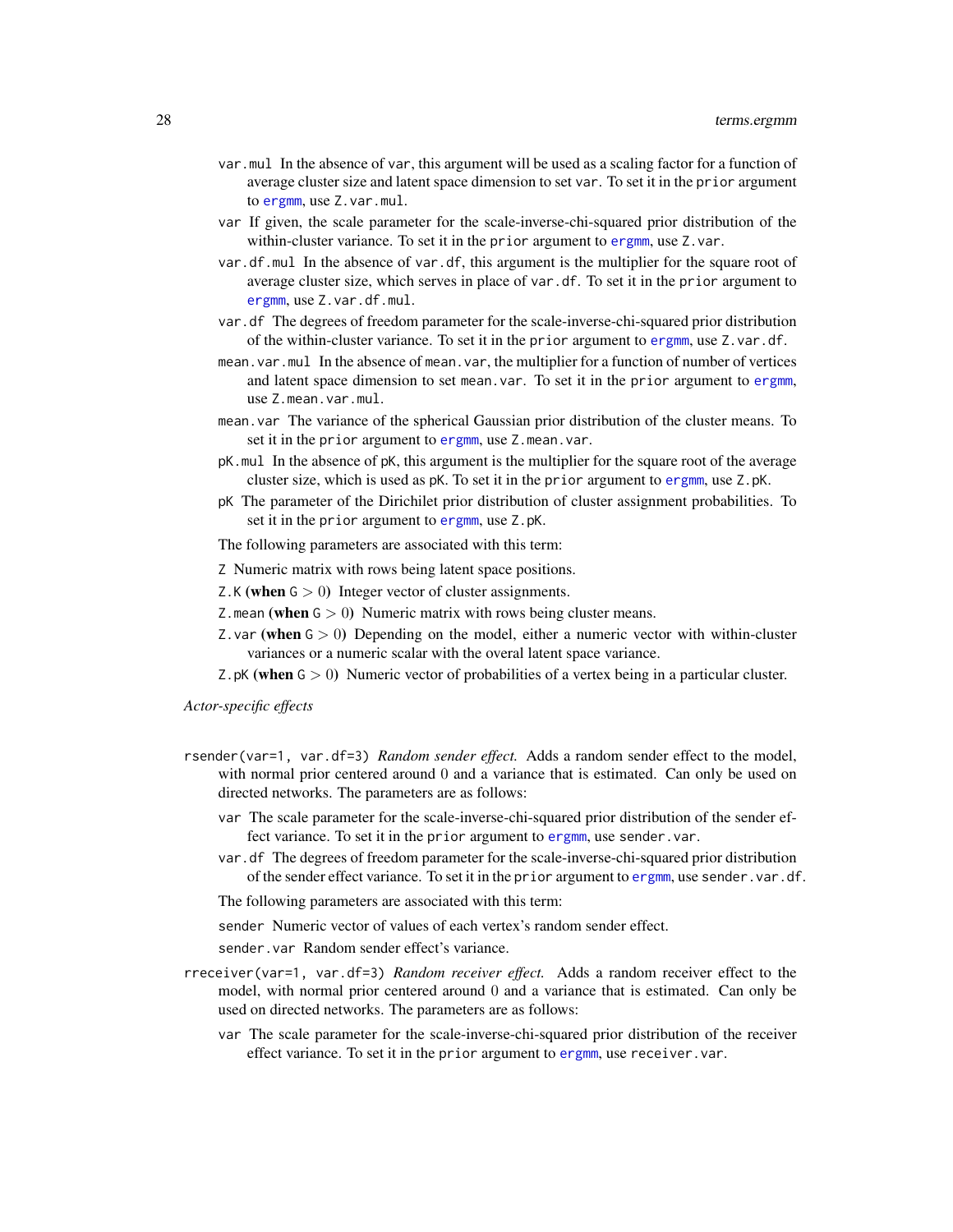<span id="page-28-0"></span>var.df The degrees of freedom parameter for the scale-inverse-chi-squared prior distribution of the receiver effect variance. To set it in the prior argument to [ergmm](#page-4-1), use receiver.var.df.

The following parameters are associated with this term:

receiver Numeric vector of values of each vertex's random receiver effect.

receiver.var Random receiver effect's variance.

- rsociality(var=1, var.df=3) *Random sociality effect.* Adds a random sociality effect to the model, with normal prior centered around 0 and a variance that is estimated. Can be used on either a directed or an undirected network. The parameters are as follows:
	- var The scale parameter for the scale-inverse-chi-squared prior distribution of the sociality effect variance. To set it in the prior argument to [ergmm](#page-4-1), use sociality. var.
	- var.df The degrees of freedom parameter for the scale-inverse-chi-squared prior distribution of the sociality effect variance. To set it in the prior argument to [ergmm](#page-4-1), use sociality.var.df.

The following parameters are associated with this term:

sociality Numeric vector of values of each vertex's random sociality effect.

sociality.var Random sociality effect's variance.

#### *Fixed Effects*

Each coefficient for a fixed effect covariate has a normal prior whose mean and variance are set by the mean and var parameters of the term. For those formula terms that add more than one covariate, a vector can be given for mean and variance. If not, the vectors given will be repeated until the needed length is reached.

[ergmm](#page-4-1) can use model terms implemented for the [ergm](#page-0-0) package and via the [ergm.userterms](#page-0-0) API. See [ergm-terms](#page-0-0) for a list of available terms. If you wish to specify the prior mean and variance, you can add them to the call. E.g.,

TERMNAME(..., mean=0, var=9),

where ... are the arguments for the ergm term, will initialize TERMNAME with prior mean of 0 and prior variance of 9.

Some caveats:

- [ergm](#page-0-0) has a binary and a valued mode. Regardless of the [family](#page-11-1) used, the *binary* variant of the [ergm](#page-0-0) term will be used in the linear predictor of the model.
- [ergm](#page-0-0) does not support modeling self-loops, so terms imported in this way will always have predictor  $x[i, i] == 0$ . This should not affect most situations, but if you absolutely must model self-loops and non-self-edges in one term, use the deprecated terms below.
- latentnet only fits models with dyadic independence. Terms that induce dyadic dependence (e.g., triangles) can be used, but then the likelihood of the model will, effectively, be replaced with pseudolikelihood. (Note that under dyadic independence, the two are equal.)

Each parameter in this section adds one element to beta vector.

1(mean=0, var=9) a.k.a. intercept a.k.a. Intercept *Intercept.* This term serves as an intercept term, is included by default (though, as in  $\text{lm}$  $\text{lm}$  $\text{lm}$ , it can be excluded by adding +0 or -1 into the model formula). It adds one covariate to the model, for which  $x[i, j]=1$  for all i and j. It can be used explicitly to set prior mean and variance for the intercept term.

This term differs from the ergm's [edges](#page-0-0) term if g has self-loops.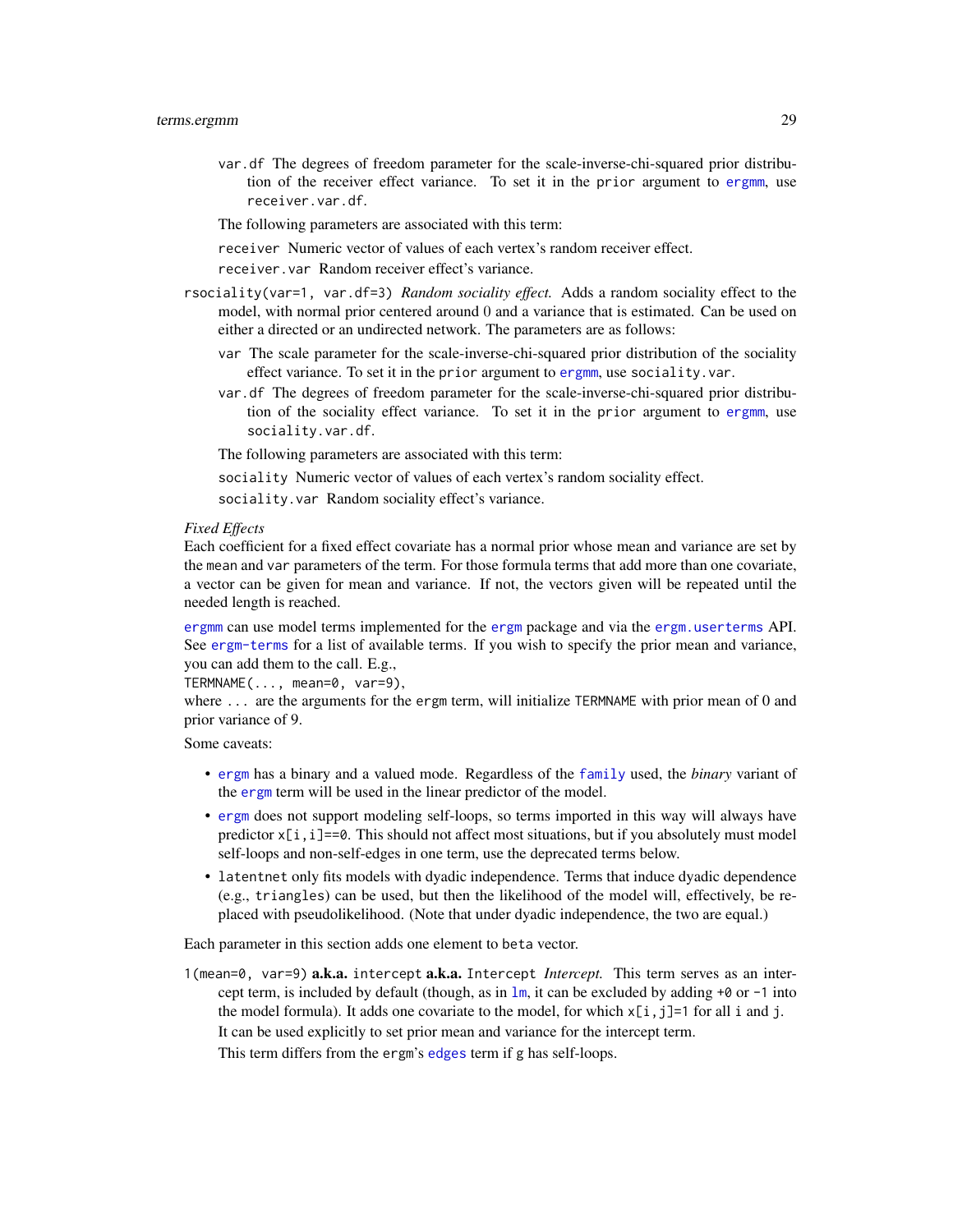- <span id="page-29-0"></span>loopcov(attrname, mean=0, var=9) *Covariate effect on self-loops.* attrname is a character string giving the name of a numeric (not categorical) attribute in the network's vertex attribute list. This term adds one covariate to the model, for which  $x[i, i]$ =attrname(i) and  $x[i, j]=0$  for  $i!=j$ . This term only makes sense if g has self-loops.
- loopfactor(attrname, base=1, mean=0, var=9) *Factor attribute effect on self-loops.* The attrname argument is a character vector giving one or more names of categorical attributes in the network's vertex attribute list. This term adds multiple covariates to the model, one for each of (a subset of) the unique values of the attrname attribute (or each combination of the attributes given). Each of these covariates has  $x[i, i]=1$  if attrname(i)==1, where 1 is that covariate's level, and  $x[i, j]=0$  otherwise. To include all attribute values se base= $0 -$  because the sum of all such statistics equals twice the number of self-loops and hence a linear dependency would arise in any model also including loops. Thus, the base argument tells which value(s) (numbered in order according to the sort function) should be omitted. The default value, base=1, means that the smallest (i.e., first in sorted order) attribute value is omitted. For example, if the "fruit" factor has levels "orange", "apple", "banana", and "pear", then to add just two terms, one for "apple" and one for "pear", then set "banana" and "orange" to the base (remember to sort the values first) by using nodefactor("fruit", base=2:3). For an analogous term for quantitative vertex attributes, see nodecov.attrname is a character string giving the name of a numeric (not categorical) attribute in the network's vertex attribute list. This term adds one covariate to the model, for which  $x[i,i]=at$  transme(i) and  $x[i,j]=0$  for i!=j. This term only makes sense if g has self-loops.
- latentcov(x, attrname=NULL, mean=0, var=9) *Edge covariates for the latent model.*

```
Deprecated for networks without self-loops. Use edgecov instead.
```
x is either a matrix of covariates on each pair of vertices, a network, or an edge attribute on g; if the latter, optional argument attrname provides the name of the edge attribute to use for edge values. latentcov can be called more than once, to model the effects of multiple covariates. Note that some covariates can be more conveniently specified using the following terms.

sendercov(attrname, force.factor=FALSE, mean=0, var=9) *Sender covariate effect.*

*Deprecated for networks without self-loops. Use* [nodeocov](#page-0-0)*,* [nodeofactor](#page-0-0)*,* [nodecov](#page-0-0) *or* [nodefactor](#page-0-0) *instead.*

attrname is a character string giving the name of an attribute in the network's vertex attribute list. If the attribute is numeric, This term adds one covariate to the model equaling attrname(i). If the attribute is not numeric or force.factor==TRUE, this term adds  $p-1$ covariates to the model, where  $p$  is the number of unique values of attrname. The kth such covariate has the value attrname(i) == value(k+1), where value(k) is the kth smallest unique value of the attrname attribute. This term only makes sense if g is directed.

receivercov(attrname, force.factor=FALSE, mean=0, var=9) *Receiver covariate effect.*

*Deprecated for networks without self-loops. Use* [nodeicov](#page-0-0)*,* [nodeifactor](#page-0-0)*,* [nodecov](#page-0-0) *or* [nodefactor](#page-0-0) *instead.*

attrname is a character string giving the name of an attribute in the network's vertex attribute list. If the attribute is numeric, This term adds one covariate to the model equaling attrname(j). If the attribute is not numeric or force. factor==TRUE, this term adds  $p-1$ covariates to the model, where  $p$  is the number of unique values of attrname. The kth such covariate has the value attrname(j) == value(k+1), where value(k) is the kth smallest unique value of the attrname attribute. This term only makes sense if g is directed.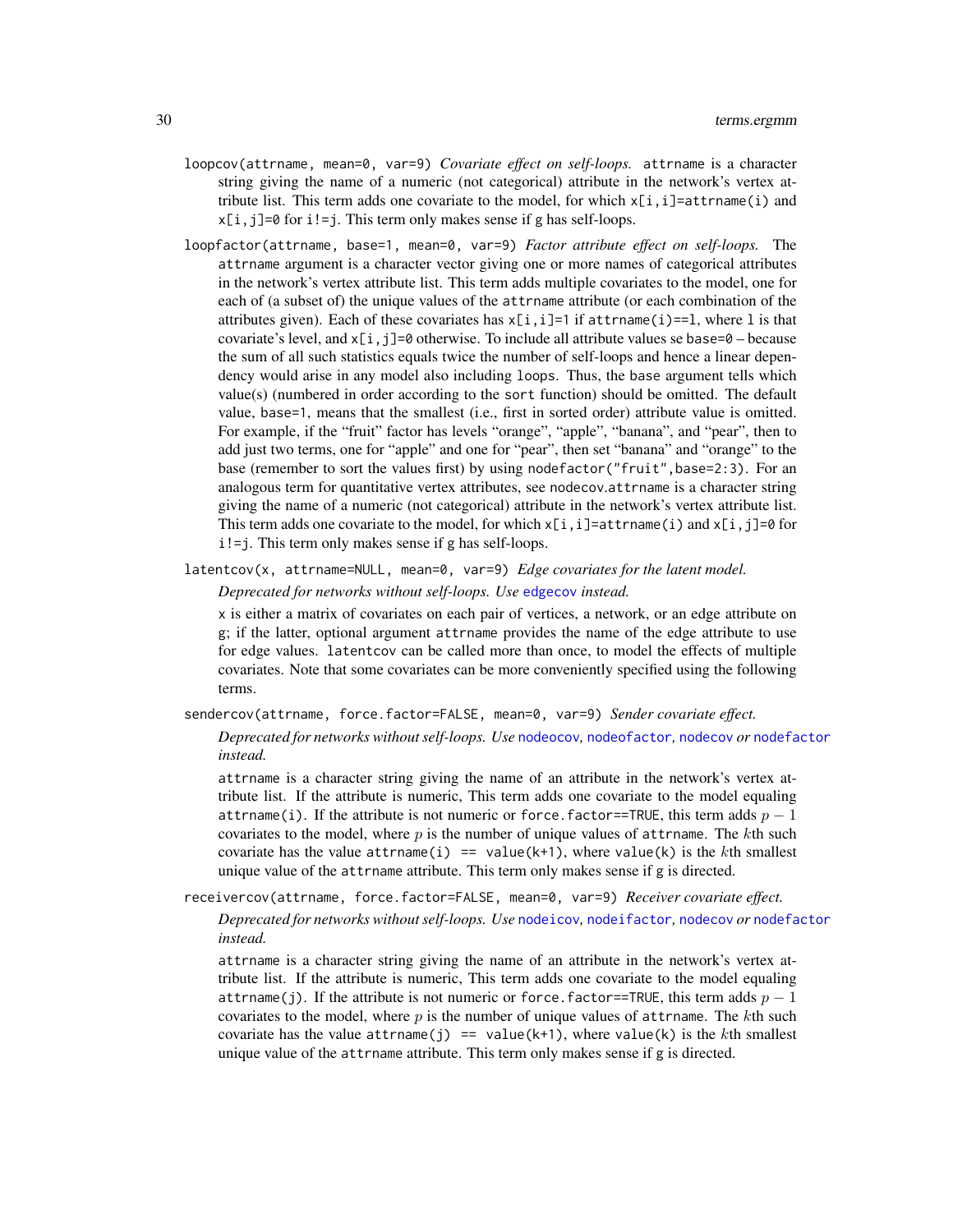#### <span id="page-30-0"></span>tribes 31

### socialitycov(attrname, force.factor=FALSE, mean=0, var=9) *Sociality covariate effect. Deprecated for networks without self-loops. Use* [nodecov](#page-0-0) *instead.*

attrname is a character string giving the name of an attribute in the network's vertex attribute list. If the attribute is numeric, This term adds one covariate to the model equaling  $attrname(i)+attrname(j)$ . If the attribute is not numeric or force.factor==TRUE, this term adds  $p-1$  covariates to the model, where p is the number of unique values of attrname. The kth such covariate has the value attrname(i) == value(k+1) + attrname(j) == value(k+1), where value $(k)$  is the kth smallest unique value of the attribute. This term makes sense whether or not g is directed.

#### See Also

[ergmm](#page-4-1) [terms-ergm](#page-0-0)

tribes *Read Highland Tribes*

#### **Description**

A network of political alliances and enmities among the 16 Gahuku-Gama sub-tribes of Eastern Central Highlands of New Guinea, documented by Read (1954).

#### Usage

data(tribes)

#### Format

An undirected [network](#page-0-0) object with no loops, having the following attributes:

%v% "vertex.names" Character attribute with names of tribes.

%e% "pos" Logical attribute indicating an alliance relationship.

%e% "neg" Logical attribute indicating a hostile relationship ("rova").

%e% "sign" Numeric attribute coding -1 for enmity, 0 for no relationship, and 1 for alliance.

%e% "sign.012" Numeric attribute coding 0 for enmity, 1 for no relationship, and 2 for alliance.

Because of limitations of [network](#page-0-0) objects, the object itself is a complete graph, and is thus meaningless if used directly or plotted.

#### Details

This network shows 3 clusters.

#### Source

<http://vlado.fmf.uni-lj.si/pub/networks/data/UciNet/UciData.htm#gama>, with corrections from Read (1954).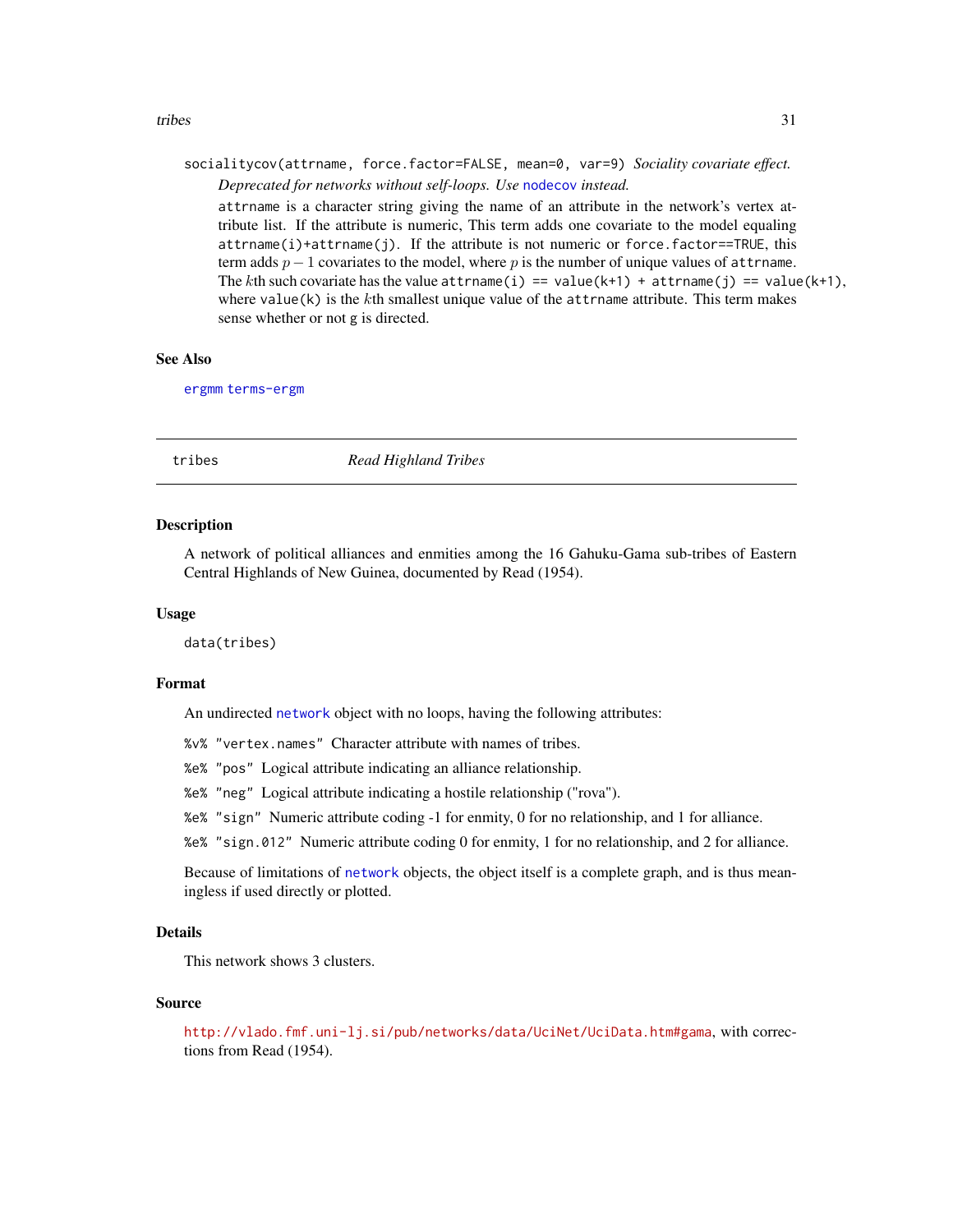#### References

Taken from UCINET IV, which cites the following: Hage P. and Harary F. (1983). Structural models in anthropology. Cambridge: Cambridge University Press. (See p 56-60). Read K. (1954). Cultures of the central highlands, New Guinea. Southwestern Journal of Anthropology, 10, 1-43.

#### Examples

```
data(tribes)
# Only model positive ties:
tribes.fit<-ergmm(tribes~euclidean(d=2,G=3),response="pos")
# Edge color must be set manually, for green ties to represent alliance
# and for red ties to represent enmity.
plot(tribes.fit,edge.col=as.matrix(tribes,"pos",m="a")*3+as.matrix(tribes,"neg",m="a")*2,pie=TRUE)
# Model both positive and negative ties:
tribes.fit3<-ergmm(tribes~euclidean(d=2,G=3),response="sign.012",
                   family="binomial.logit",fam.par=list(trials=2))
# Edge color must be set manually, for green ties to represent alliance
# and for red ties to represent enmity.
plot(tribes.fit3,edge.col=as.matrix(tribes,"pos",m="a")*3+as.matrix(tribes,"neg",m="a")*2,pie=TRUE)
```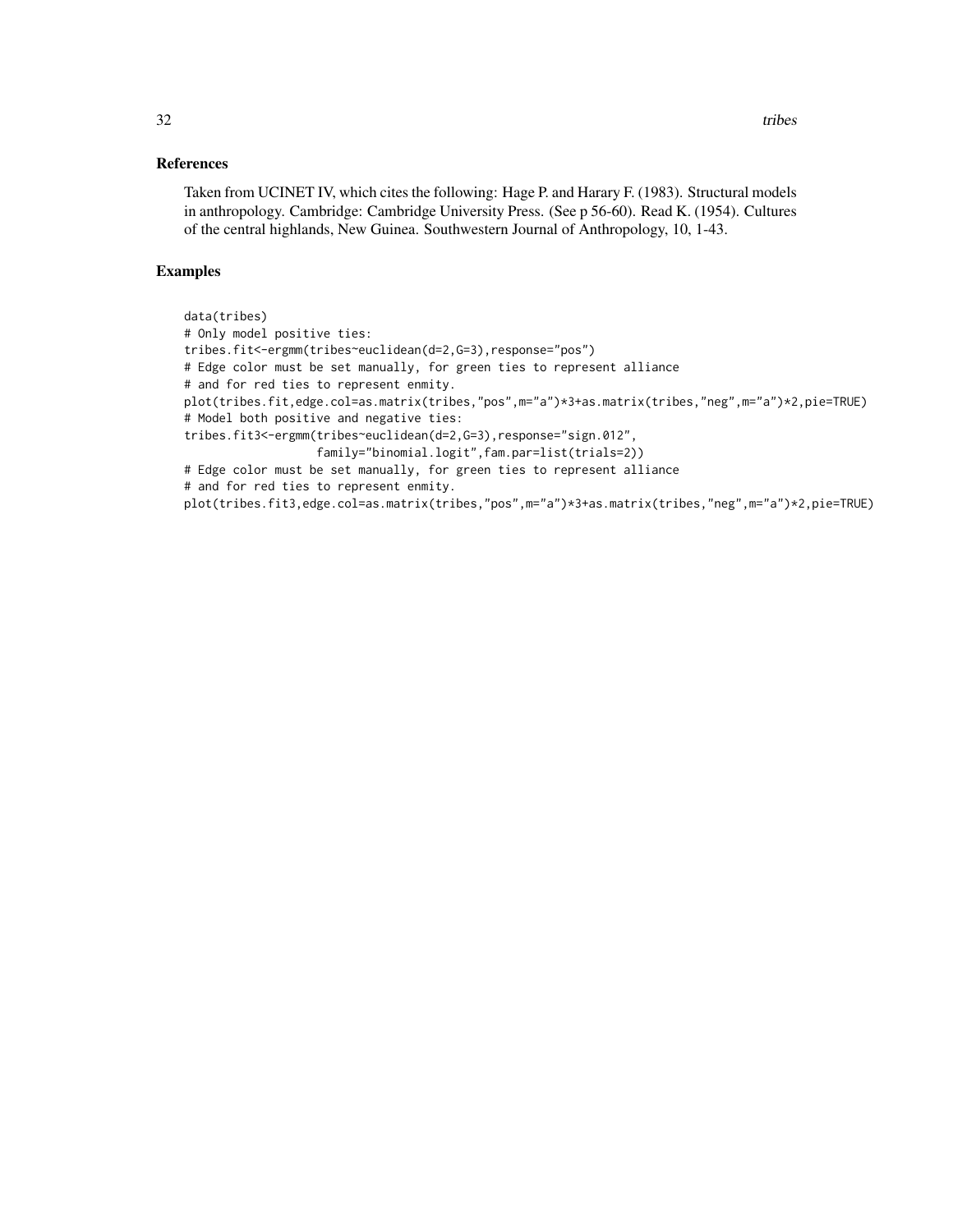# <span id="page-32-0"></span>**Index**

∗Topic cluster sampson, [22](#page-21-0) simulate, [23](#page-22-0) terms.ergmm, [26](#page-25-0) tribes, [31](#page-30-0) ∗Topic datagen simulate, [23](#page-22-0) ∗Topic datasets davis, [3](#page-2-0) sampson, [22](#page-21-0) tribes, [31](#page-30-0) ∗Topic debugging as.mcmc.list.ergmm, [2](#page-1-0) mcmc.diagnostics.ergmm, [15](#page-14-0) ∗Topic distribution predict.ergmm, [21](#page-20-0) ∗Topic graphs as.mcmc.list.ergmm, [2](#page-1-0) ergmm, [5](#page-4-0) ergmm.control, [7](#page-6-0) ergmm.object, [9](#page-8-0) ergmm.par.list.object, [10](#page-9-0) ergmm.prior, [11](#page-10-0) families.ergmm, [12](#page-11-0) latentnet, [14](#page-13-0) mcmc.diagnostics.ergmm, [15](#page-14-0) merge.ergmm, [17](#page-16-0) plot.ergmm, [18](#page-17-0) predict.ergmm, [21](#page-20-0) sampson, [22](#page-21-0) simulate, [23](#page-22-0) summary.ergmm, [25](#page-24-0) terms.ergmm, [26](#page-25-0) tribes, [31](#page-30-0) ∗Topic hplot mcmc.diagnostics.ergmm, [15](#page-14-0) plot.ergmm, [18](#page-17-0) ∗Topic list ergmm.par.list.object, [10](#page-9-0)

∗Topic manip as.mcmc.list.ergmm, [2](#page-1-0) ergmm.par.list.object, [10](#page-9-0) ∗Topic methods ergmm.par.list.object, [10](#page-9-0) ∗Topic misc ergmm.control, [7](#page-6-0) ∗Topic models ergmm.object, [9](#page-8-0) ergmm.prior, [11](#page-10-0) families.ergmm, [12](#page-11-0) gof, [12](#page-11-0) latentnet, [14](#page-13-0) merge.ergmm, [17](#page-16-0) predict.ergmm, [21](#page-20-0) simulate, [23](#page-22-0) summary.ergmm, [25](#page-24-0) terms.ergmm, [26](#page-25-0) ∗Topic multivariate tribes, [31](#page-30-0) ∗Topic nonlinear latentnet, [14](#page-13-0) simulate, [23](#page-22-0) terms.ergmm, [26](#page-25-0) ∗Topic nonparametric latentnet, [14](#page-13-0) simulate, [23](#page-22-0) terms.ergmm, [26](#page-25-0) ∗Topic package latentnet, [14](#page-13-0) ∗Topic print summary.ergmm, [25](#page-24-0) ∗Topic regression ergmm.object, [9](#page-8-0) families.ergmm, [12](#page-11-0) latentnet, [14](#page-13-0) terms.ergmm, [26](#page-25-0) ∗Topic utilities ergmm.par.list.object, [10](#page-9-0)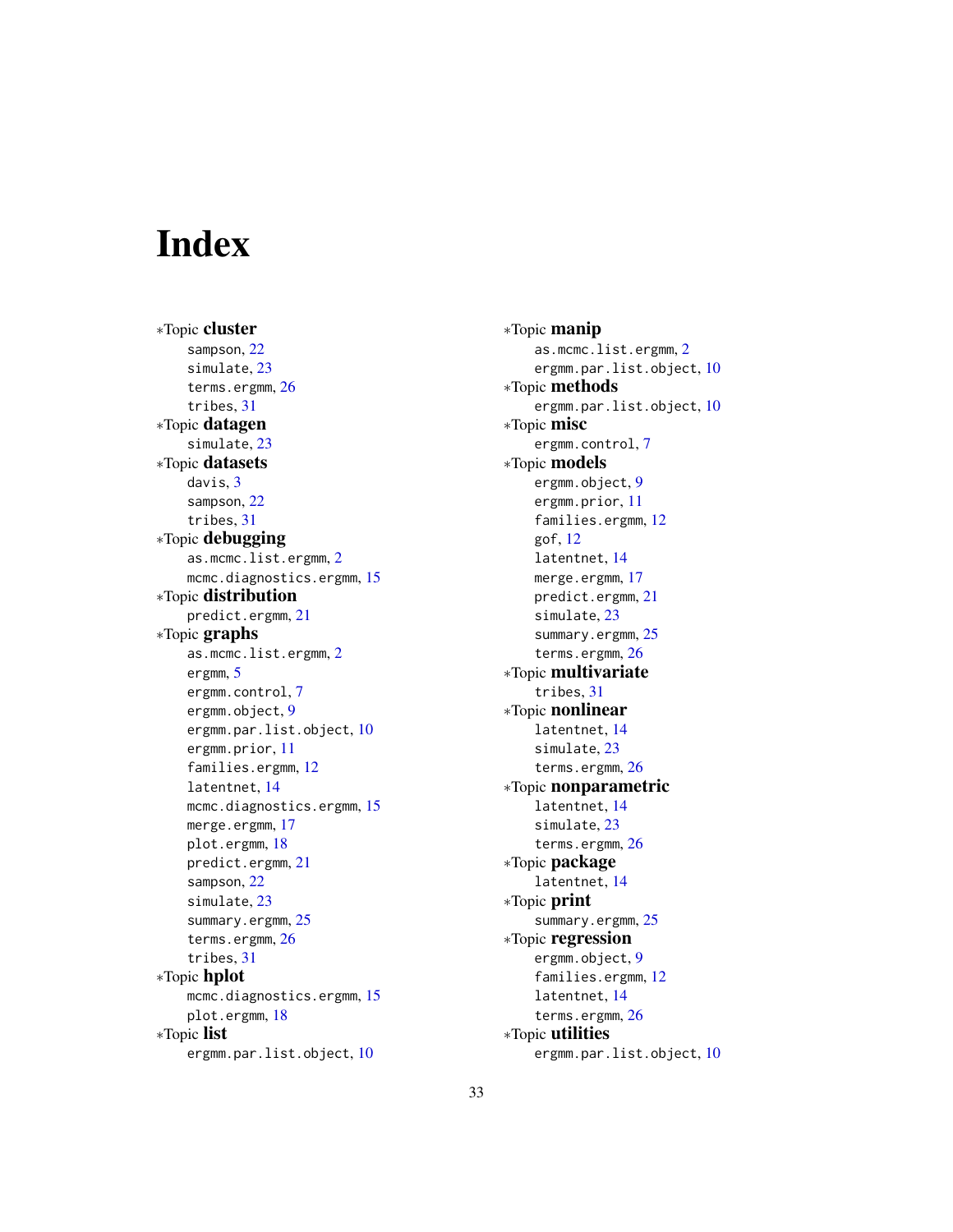```
[.ergmm.par.list
        (ergmm.par.list.object), 10
[[.ergmm.par.list
        (ergmm.par.list.object), 10
$.ergmm.par.list
        (ergmm.par.list.object), 10
1 (terms.ergmm), 26
as.ergmm.par.list
        (ergmm.par.list.object), 10
as.mcmc.ergmm (as.mcmc.list.ergmm), 2
as.mcmc.list.ergmm, 2, 9, 10
as.mcmc.list.ergmm.par.list
        (ergmm.par.list.object), 10
autocorr, 16
bic.ergmm (summary.ergmm), 25
bilinear (terms.ergmm), 26
control.ergmm (ergmm.control), 7
davis, 3
del.iteration (ergmm.par.list.object),
        10
dlpY.ddispersion.fs (families.ergmm), 12
dlpY.ddispersion.normal.identity
        (families.ergmm), 12
dlpY.deta.Bernoulli.logit
        (families.ergmm), 12
dlpY.deta.binomial.logit
        (families.ergmm), 12
dlpY.deta.fs (families.ergmm), 12
dlpY.deta.normal.identity
        (families.ergmm), 12
dlpY.deta.Poisson.log (families.ergmm),
        12
dlpY.dZ.bilinear (terms.ergmm), 26
dlpY.dZ.fs (terms.ergmm), 26
dlpY.dZ.negative.Euclidean
        (terms.ergmm), 26
edgecov, 30
edges, 29
ergm, 13, 29
ergm.userterms, 29
ergmm, 2, 3, 5, 5, 6, 9–18, 20–29, 31
ERGMM fit object, 6
ergmm-terms (terms.ergmm), 26
ergmm.control, 6, 7
```
ergmm.families *(*families.ergmm*)*, [12](#page-11-0) ergmm.model, *[23,](#page-22-0) [24](#page-23-0)* ergmm.object, [9,](#page-8-0) *[16,](#page-15-0) [17](#page-16-0)*, *[20](#page-19-0)*, *[25](#page-24-0)* ergmm.par.list, *[9,](#page-8-0) [10](#page-9-0)* ergmm.par.list *(*ergmm.par.list.object*)*, [10](#page-9-0) ergmm.par.list.object, [10](#page-9-0) ergmm.prior, *[6](#page-5-0)*, [11](#page-10-0) ergmm.terms *(*terms.ergmm*)*, [26](#page-25-0) euclidean *(*terms.ergmm*)*, [26](#page-25-0) EY.Bernoulli.logit *(*families.ergmm*)*, [12](#page-11-0) EY.binomial.logit *(*families.ergmm*)*, [12](#page-11-0) EY.fs *(*families.ergmm*)*, [12](#page-11-0) EY.normal.identity *(*families.ergmm*)*, [12](#page-11-0) EY.Poisson.log *(*families.ergmm*)*, [12](#page-11-0) fam.par.check *(*families.ergmm*)*, [12](#page-11-0) families.ergmm, *[5](#page-4-0)*, [12,](#page-11-0) *[14](#page-13-0)* family, *[29](#page-28-0)* family *(*families.ergmm*)*, [12](#page-11-0) gof, *[12](#page-11-0)*, [12,](#page-11-0) *[13](#page-12-0)* gof.ergmm, *[13](#page-12-0)* InitErgmm.1 *(*terms.ergmm*)*, [26](#page-25-0) InitErgmm.bilinear *(*terms.ergmm*)*, [26](#page-25-0) InitErgmm.euclidean *(*terms.ergmm*)*, [26](#page-25-0) InitErgmm.Intercept *(*terms.ergmm*)*, [26](#page-25-0) InitErgmm.intercept *(*terms.ergmm*)*, [26](#page-25-0) InitErgmm.latentcov *(*terms.ergmm*)*, [26](#page-25-0) InitErgmm.loopcov *(*terms.ergmm*)*, [26](#page-25-0) InitErgmm.loopfactor *(*terms.ergmm*)*, [26](#page-25-0) InitErgmm.loops *(*terms.ergmm*)*, [26](#page-25-0) InitErgmm.receivercov *(*terms.ergmm*)*, [26](#page-25-0) InitErgmm.rreceiver *(*terms.ergmm*)*, [26](#page-25-0) InitErgmm.rsender *(*terms.ergmm*)*, [26](#page-25-0) InitErgmm.rsociality *(*terms.ergmm*)*, [26](#page-25-0) InitErgmm.sendercov *(*terms.ergmm*)*, [26](#page-25-0) InitErgmm.socialitycov *(*terms.ergmm*)*, [26](#page-25-0) Intercept *(*terms.ergmm*)*, [26](#page-25-0) intercept, *[5](#page-4-0)* intercept *(*terms.ergmm*)*, [26](#page-25-0) latent *(*ergmm*)*, [5](#page-4-0) latent.effect.bilinear *(*terms.ergmm*)*, [26](#page-25-0) latent.effect.fs *(*terms.ergmm*)*, [26](#page-25-0) latent.effect.IDs *(*terms.ergmm*)*, [26](#page-25-0) latent.effect.invariances

*(*terms.ergmm*)*, [26](#page-25-0)